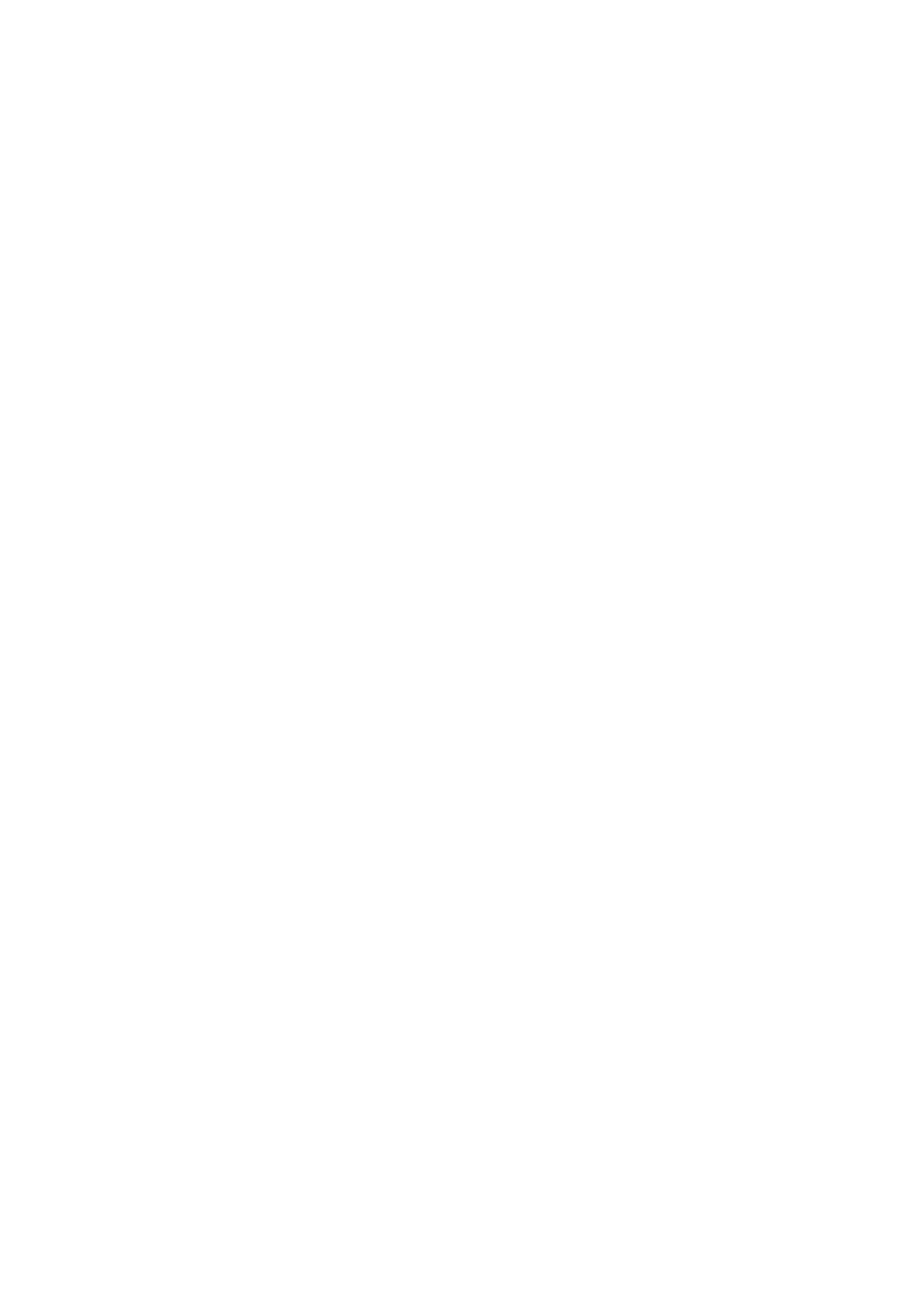# More Gain Than Pain Consolidating the public finances

Philipp Rother Ludger Schuknecht Jürgen Stark

## POLITEIA

2011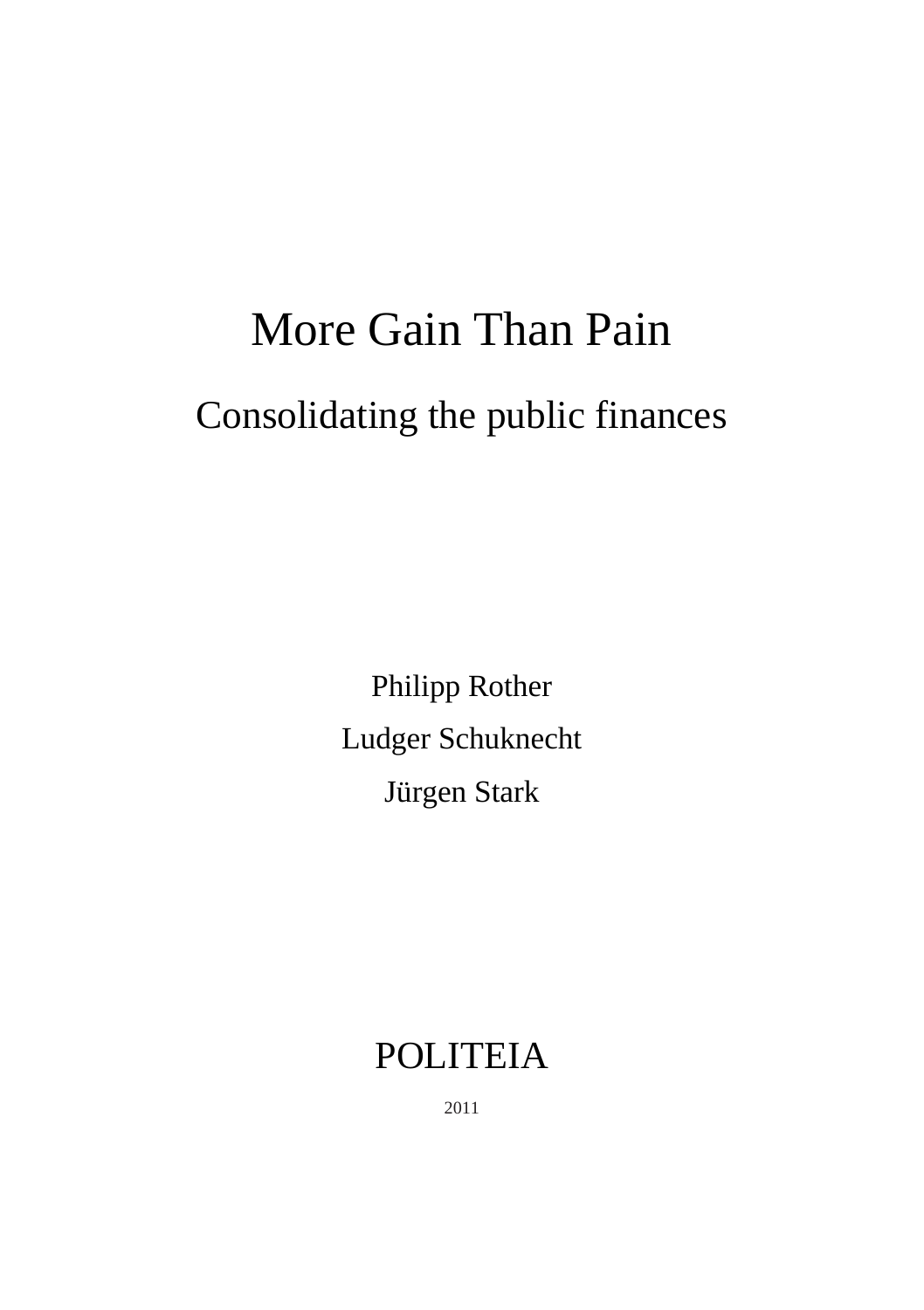First published in 2011 by Politeia 22 Queen Anne's Gate London SW1H 9AA Tel: +44 (0)20 7799 5034 E-mail: info@politeia.co.uk Website: www.politeia.co.uk

© Politeia 2011

Policy Series no. 74

ISBN 978-0-9564662-6-6

Cover design by John Marenbon

Politeia gratefully acknowledges support for this publication from

#### **The Foundation for Social and Economic Thinking**

Printed in Great Britain by:

Plan-It Reprographics Atlas House Cambridge Pl, Cambridge CB2 1NS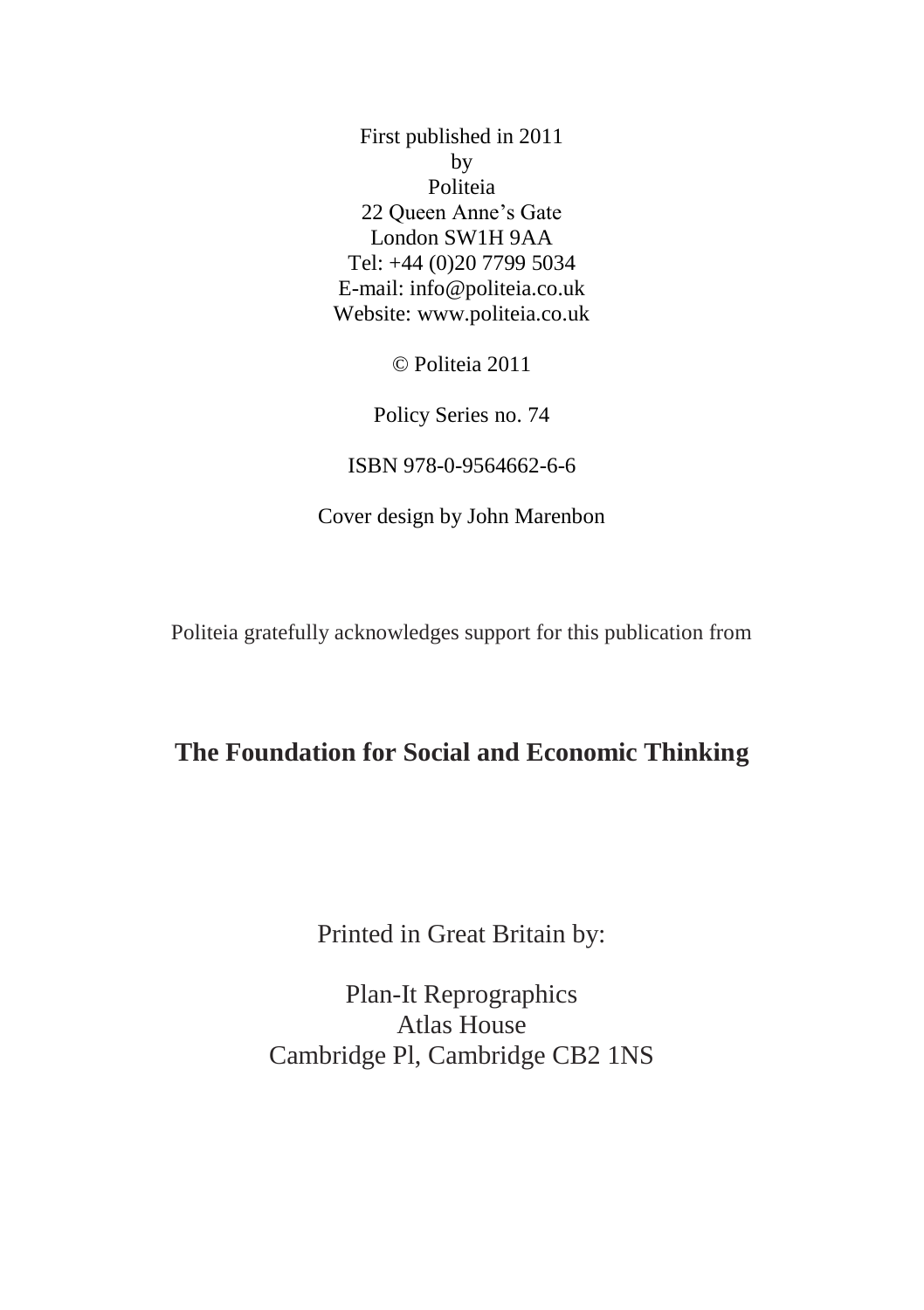## THE AUTHORS

#### **Philipp Rother**

Philipp Rother is head of the fiscal surveillance section in the European Central Bank (ECB). Before joining the European Central Bank, he worked as country analyst at the International Monetary Fund with a focus on European countries. His published research work focuses on empirical and institutional aspects of fiscal policy making.

#### **Ludger Schuknecht**

Ludger Schuknecht is Senior Adviser in the Economics Directorate General of the European Central Bank. His recent research focuses on public expenditure policies and reform and the analysis of economic boom-bust episodes. His publications include *Public Spending in the 20th Century: A Global Perspective* with Vito Tanzi (Cambridge 2000); and, for Politeia, *Reforming Public Spending: Great Gain, Little Pain*, with Vito Tanzi, and *Booms, Busts and Fiscal Policy: Public finances in the future*.

#### **Jürgen Stark**

Jürgen Stark is a member of the Executive Board and the Governing Council of the European Central Bank (ECB). Before that he was Vice-President of the Deutsche Bundesbank and served as State Secretary at the German Federal Ministry of Finance. He has held posts at the Federal Chancellery and the Federal Ministry of Economics. His publications focus on public finances, European monetary integration, institution building and the global financial system.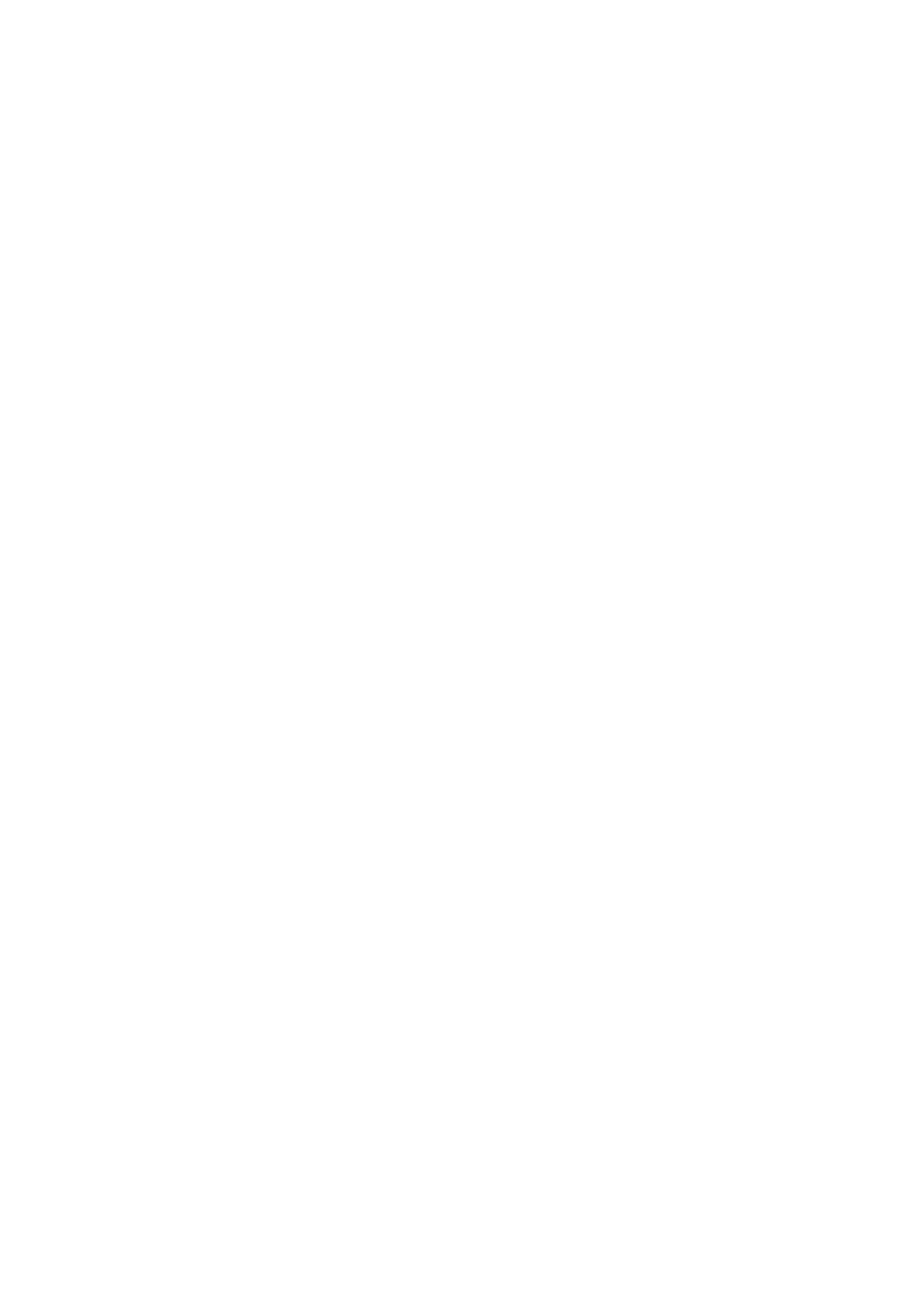## **CONTENTS**

|          | Consolidation and the Public Finances – Loss or Gain?   |    |
|----------|---------------------------------------------------------|----|
| $\rm II$ | Public Finances in a Global Context: where do we stand? | 4  |
| Ш        | Consolidation and its Benefits – Long and Short term.   | 9  |
| IV       | <b>Consolidation and Financial Stability</b>            | 12 |
| V        | What Principles Should Guide Consolidation?             | 17 |
| VI       | <b>Bibliography</b>                                     | 20 |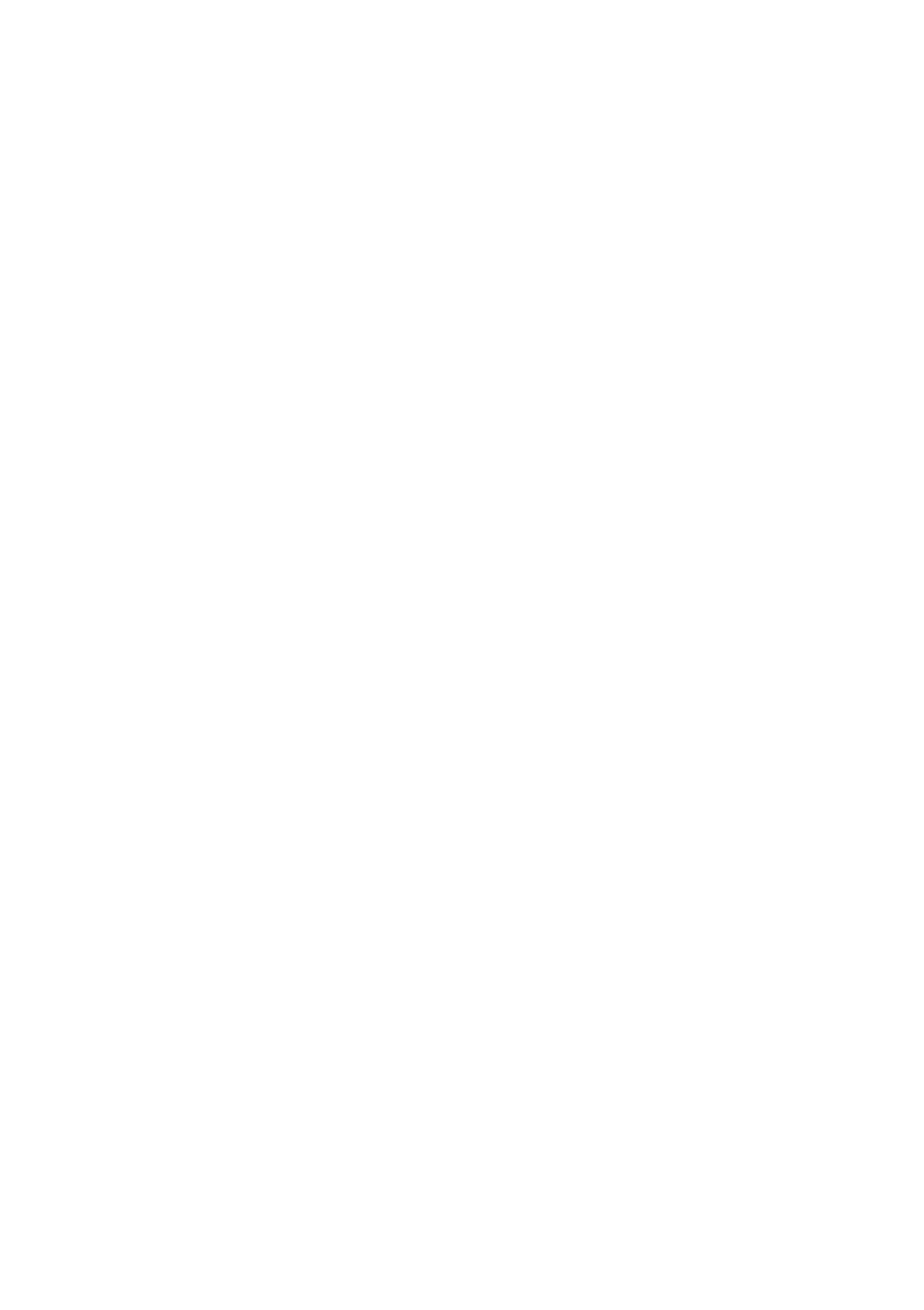*Governments can confiscate, secretly and unobserved, an important part of the wealth of their citizens (…). There is no subtler, no surer means of overturning the existing basis of society than to debauch the currency.*

John Maynard Keynes, *The Economic Consequences of the Peace* (1919)

*The curious task of economics is to demonstrate to men how little they know about what they imagine they can design.*

Friedrich August Hayek, *The Fatal Conceit* (1988)

Public finances in Europe and other advanced economies are in a serious condition. Public deficits and debt have reached unprecedented peacetime levels and the dynamics are clearly unsustainable. This development coincides with an increased burden of private debt and cross-border commitments. Moreover, the economically and financially interlinked environment in which the debt has been amassed makes the magnitude of the obligations that governments face more uncertain. This creates both significant long-term and short-term risks.

In such an environment, the costs and benefits of consolidation need to be assessed from a comprehensive perspective. First, there is no dispute that fiscal consolidation in the long run supports fiscal sustainability both directly and indirectly by supporting economic growth. This is all the more relevant for the future, given the magnitude and global nature of public liabilities.

Second, the paper<sup>1</sup> revisits the arguments around the costs and benefits of consolidation in the short term. The 'traditional' Keynesian view is that consolidation has adverse effects on demand but this view can be countered and important beneficial effects of consolidation can arise also in the short term.

 $\overline{a}$ 

<sup>&</sup>lt;sup>1</sup> This publication derives from a lecture given by Ludger Schuknecht to Politeia in December 2010. The lecture in turn was based on the ECB occasional paper no 121. The authors would like to thank Krzysztof Bankowski for valuable competent research assistance, and Ad van Riet and the participants in the European Central Bank DG-Economics seminar for their comments on this paper. The views expressed are the authors' and not necessarily those of the European Central Bank.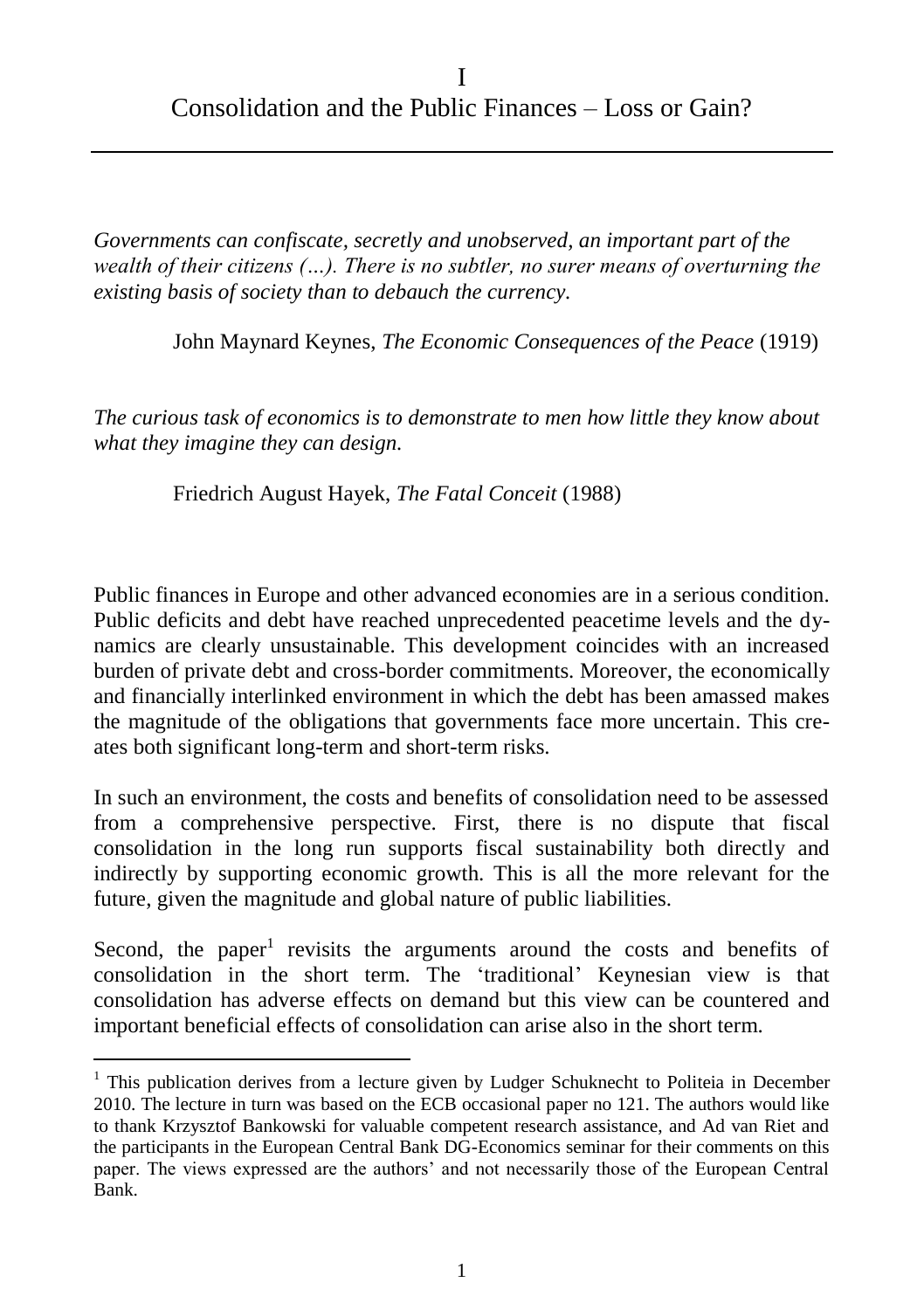Third, the paper looks at the costs and benefits of consolidation from another angle seldom discussed so far in the context of advanced economies. The financial crisis has shown that the credibility of public finances and developments in financial markets are closely interlinked. Concerns about the sustainability of public finances may increase the level and volatility of the price at which markets are willing to finance governments. We now see that sudden stops in the availability of financing are conceivable even in advanced economies and even at debt levels that were previously considered reasonably 'safe'. Moreover, concerns about the sustainability of public finances and the health of the financial sector can mutually reinforce each other and lead to a vicious circle of weakening public finances and financial institutions undermining also the real economy. The immense speed and intensity of market reactions within and across countries in 2010 had previously only been associated with emerging markets. Consolidation would provide clear benefits by guarding against such risks.

There is another 'insurance' dimension to this issue: in a number of countries only when regional (European) and global (IMF) 'insurance' was activated on a major scale (Greek programme, European Financial Stability Facility (EFSF)) did the markets stabilise and only then was access to financing by governments regained. In this environment, consolidation both in countries at risk and in countries providing 'insurance' results in positive externalities: it reduces contingent liabilities for other countries and it strengthens the robustness and 'insurability' of the system. Moreover, broad-based consolidation reduces the political strains on international solidarity that could otherwise undermine the stability of the system. In the absence of consolidation, instability related to public finances will continue. It will increase the risk of continuing bouts of instability, renewed boom-bust cycles, financial repression, protectionism and undue pressure on central bank balance sheets and monetary policies.

In a nutshell, this paper argues for significant (expenditure-based and growthfriendly) consolidation in Europe and other advanced economies without delay. There is a need to reduce unsustainable public liabilities with their deleterious effects on long-term growth and confidence. In an environment with strong and sudden adverse interaction between fiscal and financial instability, the benefits of consolidation are likely to outweigh their costs (notably reduced aggregate demand), even in the short term.

Consolidation based on a strengthened institutional framework is needed to underpin confidence in fiscal solvency at the national level. And it helps prevent adverse international externalities and systemic tail risks. These considerations also suggest a need for fiscal prudence and great caution in any efforts to fine tune the economy via fiscal engineering.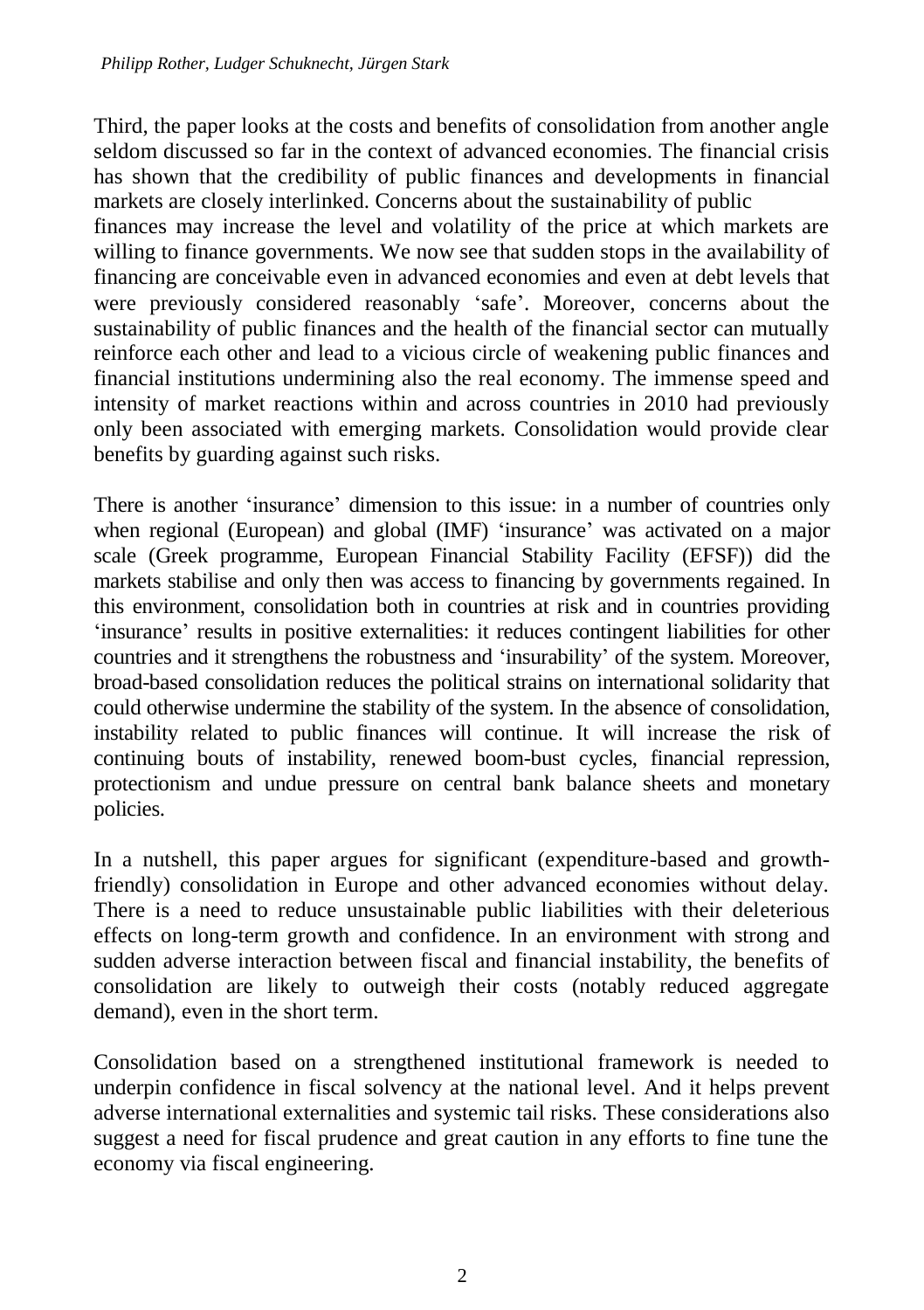The paper is organised as follows: Section 2 provides a comprehensive account of public liabilities in Europe and other G7 economies. Section 3 reviews the longand short-term benefits of consolidation. Section 4 discusses the further benefits from consolidation given fiscal-financial linkages. Section 5 concludes with policy lessons.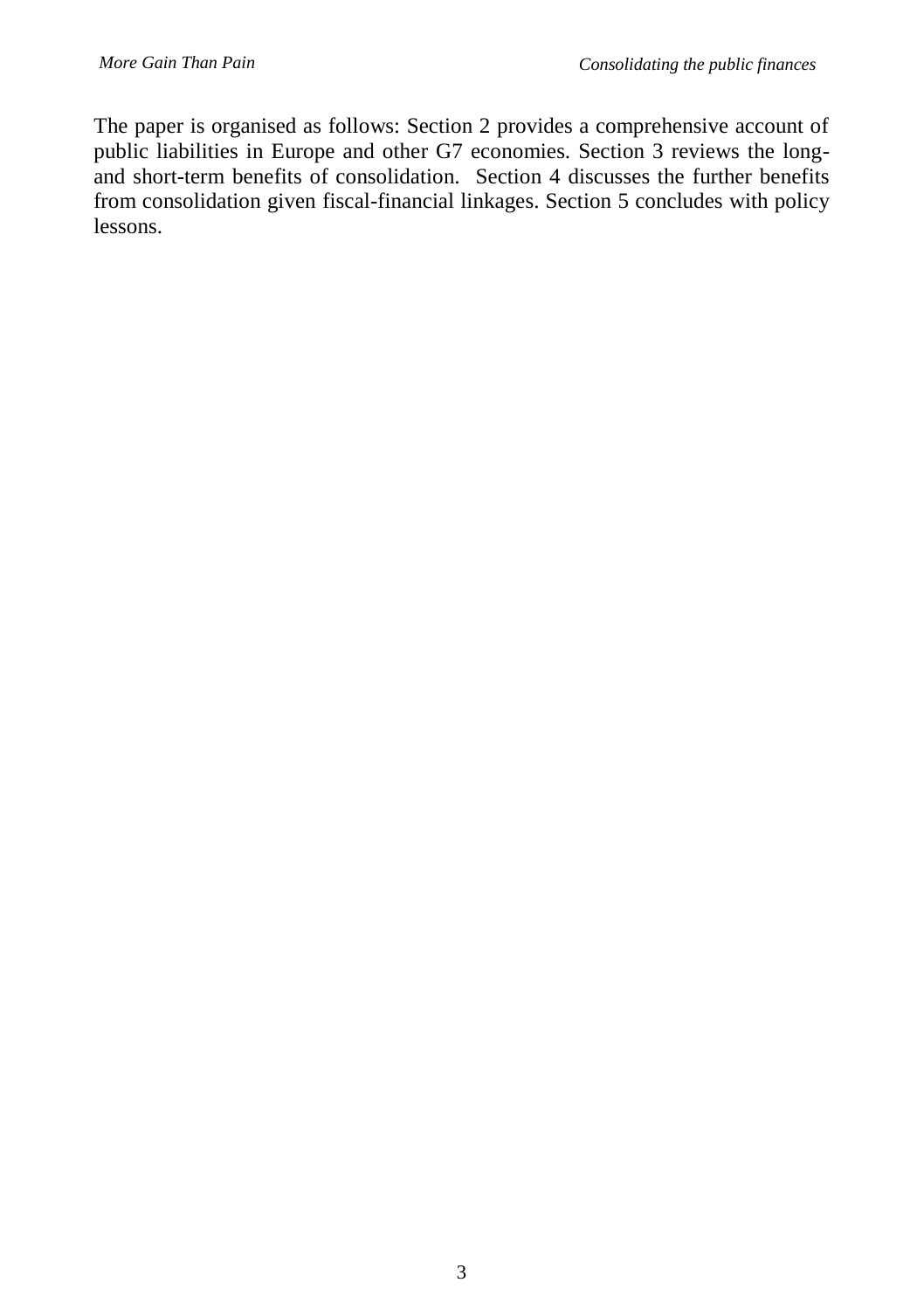#### II Public Finances in a Global Context: where do we stand?

Against the background of a deterioration in the public finance in many countries, this section takes stock of government liabilities and the adjustment needed in the euro area and other G7 economies. The findings suggest a much more vulnerable position for fiscal sustainability in the euro area and other countries globally existed in 2010-11 than at any time in recent decades.

There is little doubt that public finances in most advanced economies are unsustainable when government deficits, debt dynamics and additional liabilities for the budget (such as from the financial sector or population ageing) are taken into account. Deficits in the euro area are expected to have averaged above 6 per cent in 2010 and deficit peaks will be near or above 10 per cent in several member countries (Table 1). Except for Canada, the situation in other G7 countries is no better: both the United States and the United Kingdom are expected to post doubledigit deficits for the year ending in 2010. Projected 2010 deficits would have absorbed about one third of gross savings in the euro area and almost 100 per cent of domestic gross savings in the United States and the United Kingdom.

|                       | <b>Budget balance</b> |       | Gross debt |       | Increase in ageing costs<br>(percentage points of<br>GDP) | Fiscal adjustment<br>needed |
|-----------------------|-----------------------|-------|------------|-------|-----------------------------------------------------------|-----------------------------|
|                       | 2010                  | 1999  | 2007       | 2010  | 2007-2060                                                 | 2010-20                     |
| Belgium               | $-4.8$                | 113.7 | 84.2       | 98.6  | 6.9                                                       | 4.7                         |
| Germany               | $-3.7$                | 60.9  | 64.9       | 75.7  | 4.8                                                       | 4.0                         |
| Ireland               | $-32.3$               | 48.5  | 25.0       | 97.4  | 8.9                                                       | 9.8                         |
| Greece                | $-9.6$                | 94.0  | 105.0      | 140.2 | 15.9                                                      | 9.2                         |
| Spain                 | $-9.3$                | 62.3  | 36.1       | 64.4  | 9.0                                                       | 9.4                         |
| France                | $-7.7$                | 58.8  | 63.8       | 83.0  | 2.7                                                       | 8.3                         |
| Italy                 | $-5.0$                | 113.7 | 103.6      | 118.9 | 1.6                                                       | 4.1                         |
| Cyprus                | $-5.9$                | 51.8  | 58.3       | 62.2  | 10.8                                                      |                             |
| Luxembourg            | $-1.8$                | 6.4   | 6.7        | 18.2  | 18.0                                                      |                             |
| Malta                 | $-4.2$                | 57.I  | 61.7       | 70.4  | 10.2                                                      |                             |
| <b>Netherlands</b>    | $-5.8$                | 61.1  | 45.3       | 64.8  | 9.4                                                       | 5.5                         |
| Austria               | $-4.3$                | 67.2  | 59.3       | 70.4  | 3.1                                                       | 4.7                         |
| Portugal              | $-7.3$                | 49.6  | 62.7       | 82.8  | 3.4                                                       | 7.8                         |
| Slovenia              | $-5.8$                | 23.9  | 23.4       | 40.7  | 12.8                                                      | 4.0                         |
| Slovakia              | $-8.2$                | 47.8  | 29.6       | 42.1  | 5.2                                                       | 4.1                         |
| Finland               | $-3.1$                | 45.7  | 35.2       | 49.0  | 6.3                                                       | 4.4                         |
| Euro area             | $-6.3$                | 71.7  | 66.2       | 84.2  | 5.2                                                       | $\overline{\phantom{a}}$    |
| Canada                | $-4.9$                | 91.4  | 66.5       | 84.4  | $\qquad \qquad \blacksquare$                              | 4.4                         |
| Japan                 | $-7.7$                | 127.1 | 167.1      | 198.4 | $\overline{\phantom{a}}$                                  | 13.1                        |
| <b>United Kingdom</b> | $-10.5$               | 43.7  | 44.5       | 77.8  | 5.1                                                       | 9.0                         |
| <b>United States</b>  | $-10.5$               | 60.5  | 62.0       | 92.8  | $\overline{\phantom{a}}$                                  | 12.0                        |
| G7 average            | $-8.5$                | 77.4  | 78.9       | 108.7 | $\overline{\phantom{a}}$                                  | 10.0                        |

|  |  |  | <b>Table 1: Public finances</b> (per cent of GDP) |  |  |  |  |
|--|--|--|---------------------------------------------------|--|--|--|--|
|--|--|--|---------------------------------------------------|--|--|--|--|

Sources: Autumn 2010 European Commission Economic Forecasts (AMECO database) and OECD Economic Outlook (Dec 2010) in the case of Canada, Japan and the United States. The weights for the calculation of the G7 aggregate are based on GDP data from the OECD Economic Outlook (Dec 2010). The fiscal adjustment needed comes from the IMF Fiscal Monitor (May 2010). The increase in ageing costs data are taken from the European Commission's 2009 Ageing Report.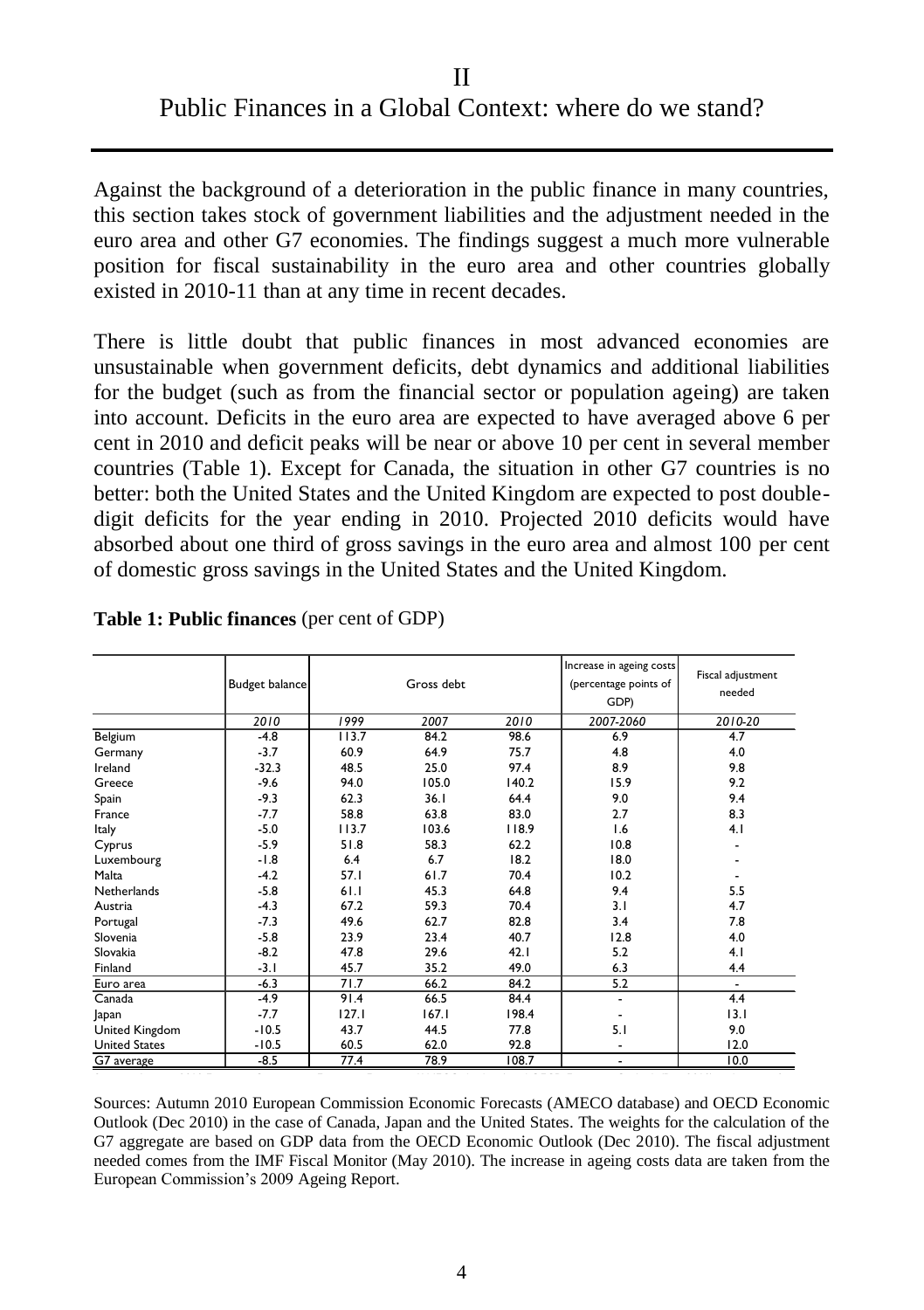Consequently, gross public debt ratios have increased rapidly. From 66 per cent in 2007, debt is expected to have risen to 84 per cent of GDP in the euro area in 2010 with levels near or above 100 per cent in three countries. Gross debt in the United Kingdom and the United States will have risen to similar ratios, but their much lower starting positions only three years ago point to more adverse underlying debt dynamics. Japan is expected to post a staggering debt ratio of nearly 200 per cent of GDP, while average G7 debt to have exceeded 100 per cent of GDP in 2010.

In addition, significant implicit liabilities from social security systems are expected to burden future budgets. By optimistic European Commission/Economic Policy Committee (EPC) estimates, public expenditure on health, pensions and long-term care will on average rise by 5.2 per cent of GDP over the next few decades (European Commission and EPC, 2009). Some assessments by other institutions point to much higher future burdens.<sup>2</sup>

Looking to the future, a continuation of past deficits would imply explosive debt paths as illustrated for the euro area in Chart I. The 'no consolidation' line in the chart underestimates the likely development of the debt ratio, if continued fiscal imprudence undermines economic confidence and thus erodes the basis for a return to sound and sustainable economic growth. With GDP growth faltering, public debt ratios would rise





Source: ECB calculations.

 $\overline{a}$ 

Notes: All three scenarios use the European Commission's spring 2010 forecast for general government debt and primary balance up to 2010 as a starting point. Fiscal developments as of 2011 are determined by three alternative scenarios: Scenario 1 assumes a rather rapid fiscal consolidation process, with the primary balance improving by 1.0 per cent of GDP per year until an overall balanced budget is reached. Scenario 2 assumes a less ambitious consolidation path, with the primary balance improving by only 0.5 per cent of GDP per year until an overall balanced budget is reached. Scenario 3 assumes that no consolidation efforts are made. The primary balance remains constant at the forecast value for 2010 over the whole simulation period. The macroeconomic assumptions underlying the three scenarios are as follows: the nominal GDP growth comes from IMF World Economic Outlook (April 2010) up to 2015 and afterwards it is equal to the average nominal potential growth over 1996-2015 of 3.4 per cent, as estimated in the IMF World Economic Outlook. The nominal implicit interest rate on government debt is assumed constant at the value recorded in 2008 (as the values for the period 2009-10 could be distorted by the financial crisis).

 $2^{2}$  See OECD or IMF studies on this matter. Looking backward, the root of fiscal sustainability concerns lies to a significant extent in the wasted opportunity of putting public finances on a sound footing in the 'good times' of 1999-2007 (Schuknecht, 2009).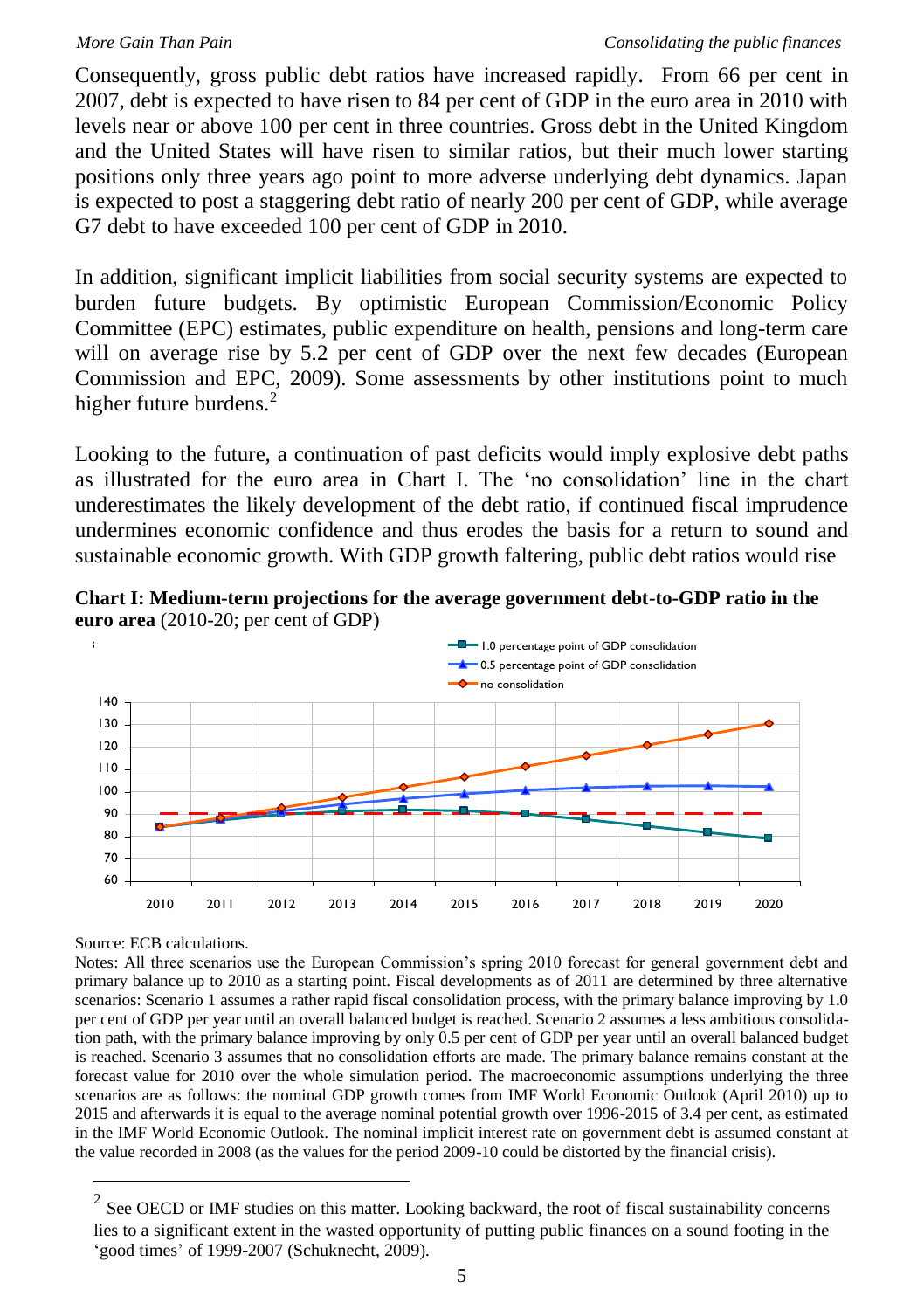#### *Philipp Rother, Ludger Schuknecht, Jürgen Stark*

even more steeply. But even the planned deficit of euro area countries would bring most countries' deficits and the average deficit to 3 per cent of GDP by 2013. This, in turn, would mean a stabilisation of public debt at nearly 90 per cent of GDP on average and for a number of individual countries, well above 100 per cent in the coming years. This implies that even aggregate public balance sheets for the euro area are already far more at risk than the safe threshold of 60 per cent suggested by the founding fathers of EMU. For the United Kingdom, the budget plans of spring 2010 foresee a stabilisation of public debt at above 85 per cent of GDP in 2012/13. The US gross debt ratio will have already reached 90 per cent in 2010 and further significant increases to levels well above those in the euro area are foreseeable in the years ahead.

With these debt levels and fiscal prospects, the IMF (2010) has identified the fiscal adjustment needed over the next decade to bring public finances back onto a sustainable footing. The results are staggering: for the average of the euro area the adjustment would have to be around 6 per cent of GDP, and for the average of the G7, the UK and the US around 10 per cent of GDP (see again Table 1). If the adjustment were to come mainly on the expenditure side (as discussed below and recommended by much of the literature), it would imply a decline in real spending by 10-20 per cent or more.

When talking about fiscal sustainability two additional fiscal risks must be taken into account, which, together with 'visible' debt and ageing-related liabilities, set the stage for considerable 'fiscal stress' in the future (Leeper, 2010). First, the financial crisis has shown that private sector debt can become a contingent liability for the public sector, for example via bank bail-out costs. The financial crisis has seen significant debt increases due to financial sector support, and not only in countries which featured a bloated banking sector. At this point, the global dimension of contingent liabilities comes into play: contingent liabilities can turn into 'real debt' across borders as well (e.g. global bank losses on US sub-prime mortgages which turned into contingent and real liabilities for many governments). Implicit contingent liabilities assumed by euro area governments to resolve the financial crisis amounted to an average of 20 per cent of GDP, and much more in some countries (van Riet, 2010).

Private debt can also seep into government accounts when, for example, for political or financial stability reasons, the public sector supports over-indebted households through mortgage relief or corporations through financial support. Private sector indebtedness is very high in many countries (Table 2). Aggregate private sector indebtedness in the euro area was around 170 per cent of GDP in 2009, the same order of magnitude as the G7 average and the US figure. Household and corporate debt exceeded 200 per cent of GDP in Ireland, Portugal, Spain, the Netherlands and the UK. Together with public sector debt, the total debt stock averaged about 250 per cent of GDP in the euro area. It was even higher in some member countries, and on average in the G7. Moreover, the deterioration in public balance sheets over the crisis period (which followed a strong increase in private debt) has not been accompanied by a commensurate repair of private balance sheets. This is consistent with the historical pattern of recent decades during which the overall debt stock in many advanced economies has continuously increased.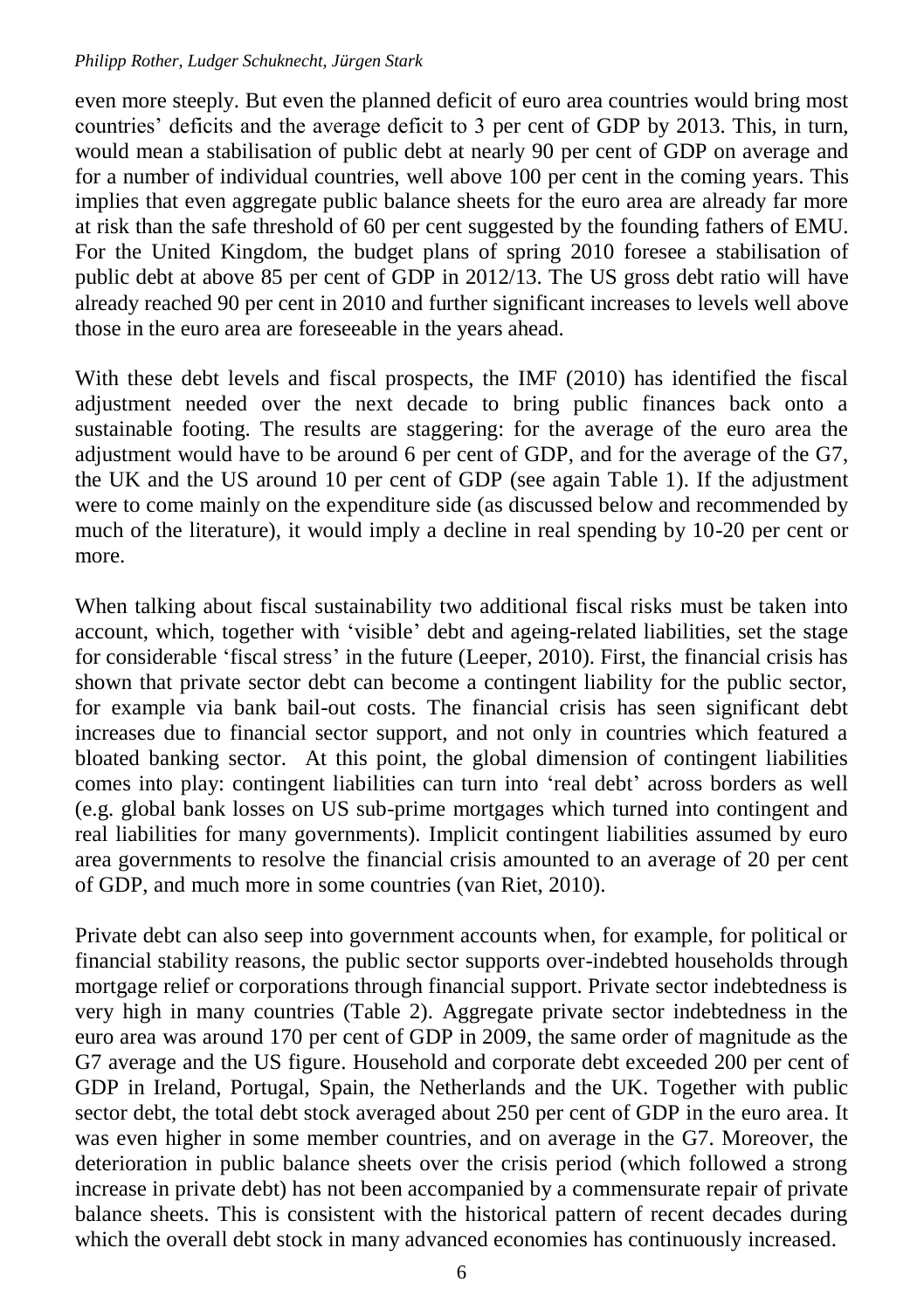Second, governments may face contingent liabilities from third countries if they have directly or indirectly underwritten their liabilities. In the European context, such liabilities could arise from the Greek programme and the European Financial Support Facility (EFSF). The related total contingent liabilities exceed 5 per cent of euro area and individual country GDP and are therefore not negligible (Table 3).

|                                                | Table 2: Debt ratios of non-financial corporations, households and the general government |
|------------------------------------------------|-------------------------------------------------------------------------------------------|
| sector in selected countries (per cent of GDP) |                                                                                           |

| ,                    |         |                               |            |       |                       |       |       |       |
|----------------------|---------|-------------------------------|------------|-------|-----------------------|-------|-------|-------|
|                      | Private |                               |            |       |                       |       |       |       |
|                      |         | Non-financial<br>corporations | Households |       | General<br>government |       | Total |       |
|                      | 1999    | 2009                          | 1999       | 2009  | 1999                  | 2009  | 1999  | 2009  |
| Germany              | 58.3    | 71.1                          | 72.2       | 63.4  | 60.9                  | 73.1  | 191.5 | 207.7 |
| Ireland              | ٠       | 204.2                         |            | 120.8 | 48.2                  | 64.0  |       | 389.0 |
| Spain                | 54.4    | 140.0                         | 42.8       | 86.0  | 62.3                  | 53.2  | 59.6  | 279.3 |
| France               | 74.9    | 108.7                         | 36.4       | 53.6  | 58.8                  | 78.I  | 170.1 | 240.4 |
| Italy                | 53.0    | 83.2                          | 21.6       | 42.2  | 113.7                 | 115.8 | 188.4 | 241.1 |
| Netherlands          | 95.6    | 94.2                          | 83.1       | 127.9 | 61.1                  | 60.9  | 239.8 | 282.9 |
| Portugal             | 107.1   | 164.7                         | 54.9       | 97.0  | 49.6                  | 75.I  | 211.5 | 336.8 |
| Euro area            | 71.9    | 104.6                         | 49.6       | 65.8  | 71.9                  | 78.7  | 193.4 | 249.1 |
| Canada               | 61.4    | 53.6                          | 68.3       | 82.9  | 91.4                  | 82.5  | 221.0 | 219.0 |
| Japan                | 129.5   | 95.9                          | 75.8       | 65.5  | 127.0                 | 192.9 | 332.2 | 354.3 |
| United Kingdom       | 73.I    | 116.3                         | 66.6       | 103.1 | 43.7                  | 68.1  | 183.4 | 287.5 |
| <b>United States</b> | 64.9    | 77.6                          | 69.8       | 96.4  | 60.4                  | 83.0  | 195.1 | 257.0 |
| G7 average           | 78.4    | 84.6                          | 65.9       | 80.2  | 77.3                  | 100.8 | 221.6 | 265.7 |

Sources: private sector: OECD (National Accounts), ECB (Quarterly Euro Area Accounts) in the case of the euro area and ECB calculations; public sector; ECB (Government Statistics) in the case of EU countries and the euro area aggregate, OECD (Economic Outlook) for Canada, Japan and the United States and ECB calculations. Note: The debt of non-financial corporations sector covers loans and securities other than shares of this sector. The debt of the household sector consists of loans. The G7 figures have been aggregated using GDP weights.

#### **Table 3: Cross-border contingent liabilities in the euro area.**

|                    | <b>EFSF</b>    | Greece | <b>EFSF</b> | Greece              | Total |
|--------------------|----------------|--------|-------------|---------------------|-------|
| Country            | (EUR billions) |        |             | (percentage of GDP) |       |
| Belgium            | 15.3           | 2.9    | 4.4         | 0.8                 | 5.2   |
| Germany            | 119.4          | 22.3   | 4.9         | 0.9                 | 5.8   |
| Ireland            | 7.0            | 1.3    | 4.4         | 0.8                 | 5.2   |
| Spain              | 52.4           | 9.8    | 5.0         | 0.9                 | 5.9   |
| France             | 89.7           | 16.8   | 4.6         | 0.9                 | 5.4   |
| Italy              | 78.8           | 14.7   | 5.1         | 0.9                 | 6.0   |
| Cyprus             | 0.9            | 0.2    | 5.0         | 0.9                 | 5.9   |
| Luxembourg         | IJ             | 0.2    | 2.8         | 0.5                 | 3.3   |
| Malta              | 0.4            | 0.1    | 6.8         | 1.2                 | 8.0   |
| <b>Netherlands</b> | 25.1           | 4.7    | 4.3         | 0.8                 | 5.1   |
| Austria            | 12.2           | 2.3    | 4.3         | 0.8                 | 5.1   |
| Portugal           | 11.0           | 2.1    | 6.6         | 1.2                 | 7.9   |
| Slovenia           | 2.1            | 0.4    | 5.9         | IJ                  | 7.0   |
| Slovak Republic    | 4.4            | 0.0    | 6.6         | 0.0                 | 6.6   |
| Finland            | 7.9            | 1.5    | 4.5         | 0.8                 | 5.3   |
| Greece             | 12.4           | 0.0    | 5.2         | 0.0                 | 5.2   |
| Total euro area    | 440.0          | 79.2   | 4.8         | 0.9                 | 5.7   |

Source: EFSF and European Commission.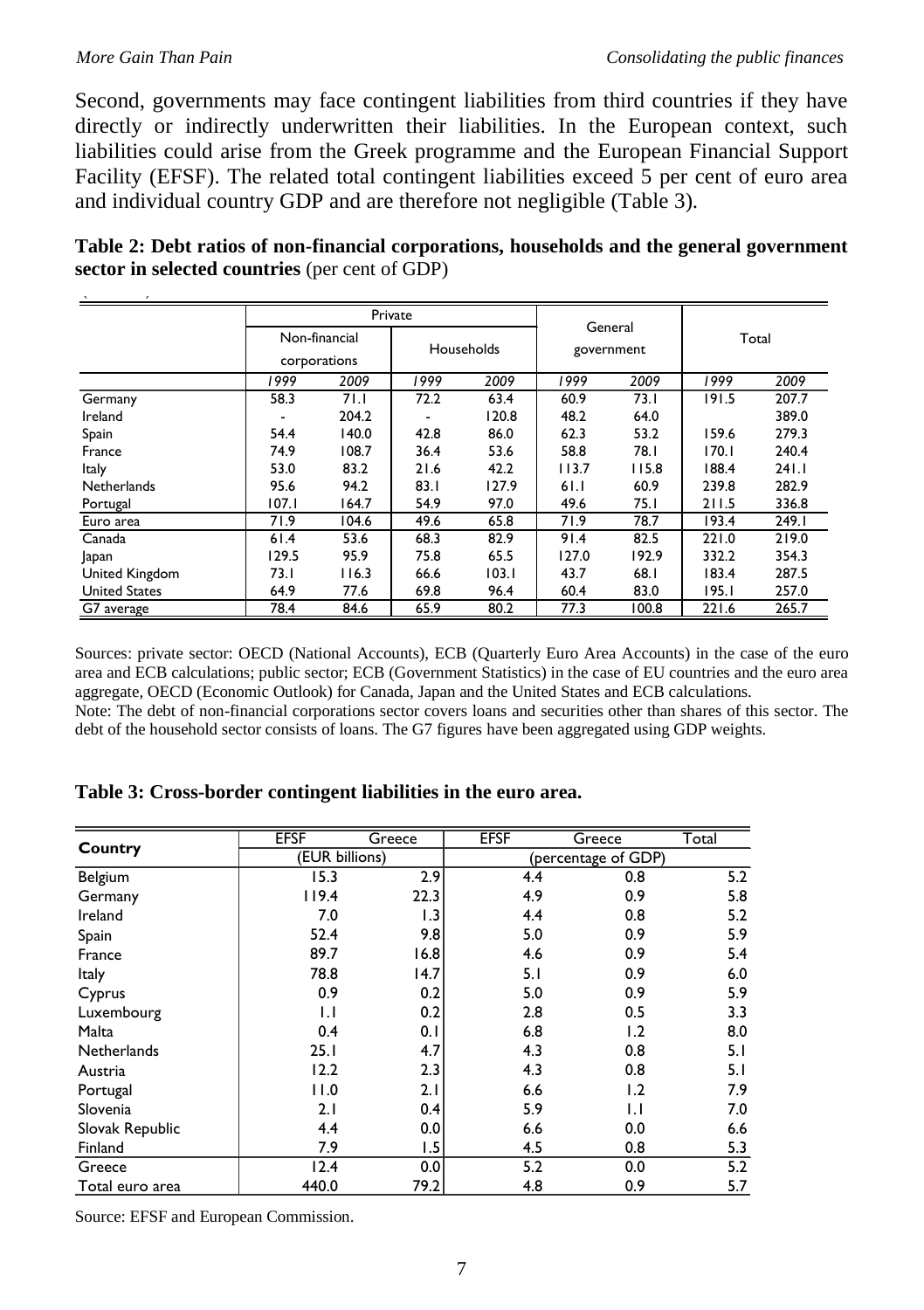#### *Philipp Rother, Ludger Schuknecht, Jürgen Stark*

Moreover, the nominal figures are likely to understate the marginal fiscal burden, as related liabilities are likely to fall due (if at all) during times of financial stress when national imbalances may already be costly and/or difficult to finance.

Two important implications arise from this discussion. First, while there are precedents for the magnitude of debt for individual countries, the same is not the case globally, where the level of overall indebtedness is unprecedented. The public liabilities of very few advanced countries today would be regarded as entirely 'safe' by the standards applied only a few years ago. Second, the magnitude of public liabilities itself is uncertain and, in reality, not fully under the control of governments, contrary to past beliefs. While budgetary balances and ageing costs reflect short- and long-term policy decisions and are broadly predictable and controllable by policy makers, the crisis has shown that this may not be the case for contingent liabilities from the private sector. Only theoretically could governments have refused to support banks, households, firms and other governments. Moreover, the magnitudes turned out to be much higher and more uncertain than anybody had predicted before the crisis.

Given these facts about the size and uncertainty of public liabilities, it is hardly surprising that no clear benchmark exists to determine when deficits or debt become unsustainable or when markets will start to perceive fiscal developments and dynamics to be unsustainable. During the crisis, the Italian Government did not have financing difficulties, in spite of public debt well in excess of 100 per cent of GDP, and the Japanese Government seems able to manage debt of 200 per cent of GDP without any significant interest penalty. However, there are reasons to believe that the threshold for safe debt ratios is 'normally' much lower, especially for small countries. These countries may not benefit from being considered 'safe-havens' by investors on whose confidence they depend. A few years ago the IMF broadly defined the benchmark for safe public debt ratios for countries with 'emerging market character' as below 40 per cent and for unsafe ratios as above 60 per cent (Hemming et al., 2003).

The experience of euro area countries suggests that a number of them became subject to increased market scrutiny with much higher risk premiums and limited market access as of the fiscal crisis of spring 2010. At that time, the Greek debt outlook was certainly far above the IMF thresholds. However, public debt in Spain, Portugal and Ireland was projected to be 65-85 per cent of GDP for 2010 and the European Commission (2010) projected debt to stabilise at between 75 per cent and 90 per cent of GDP in these countries. It was notably the expected magnitude of and uncertainty about contingent liabilities from the financial sector that contributed to fast and strong adverse market reactions despite 'moderate' visible public debt. The market reaction could have been much stronger and might have spread to other countries if the fiscal crisis had not been mitigated and kept 'local' by international 'insurance' measures. 'Safe' debt ratios may therefore be lower for all but the biggest and most credible developed countries and perhaps not far above the 60 per cent that the founding fathers of EMU had agreed on.<sup>3</sup>

 $\overline{a}$ 

<sup>3</sup> See also Ostry et al. (2010) for a probabilistic approach to safe debt ratios.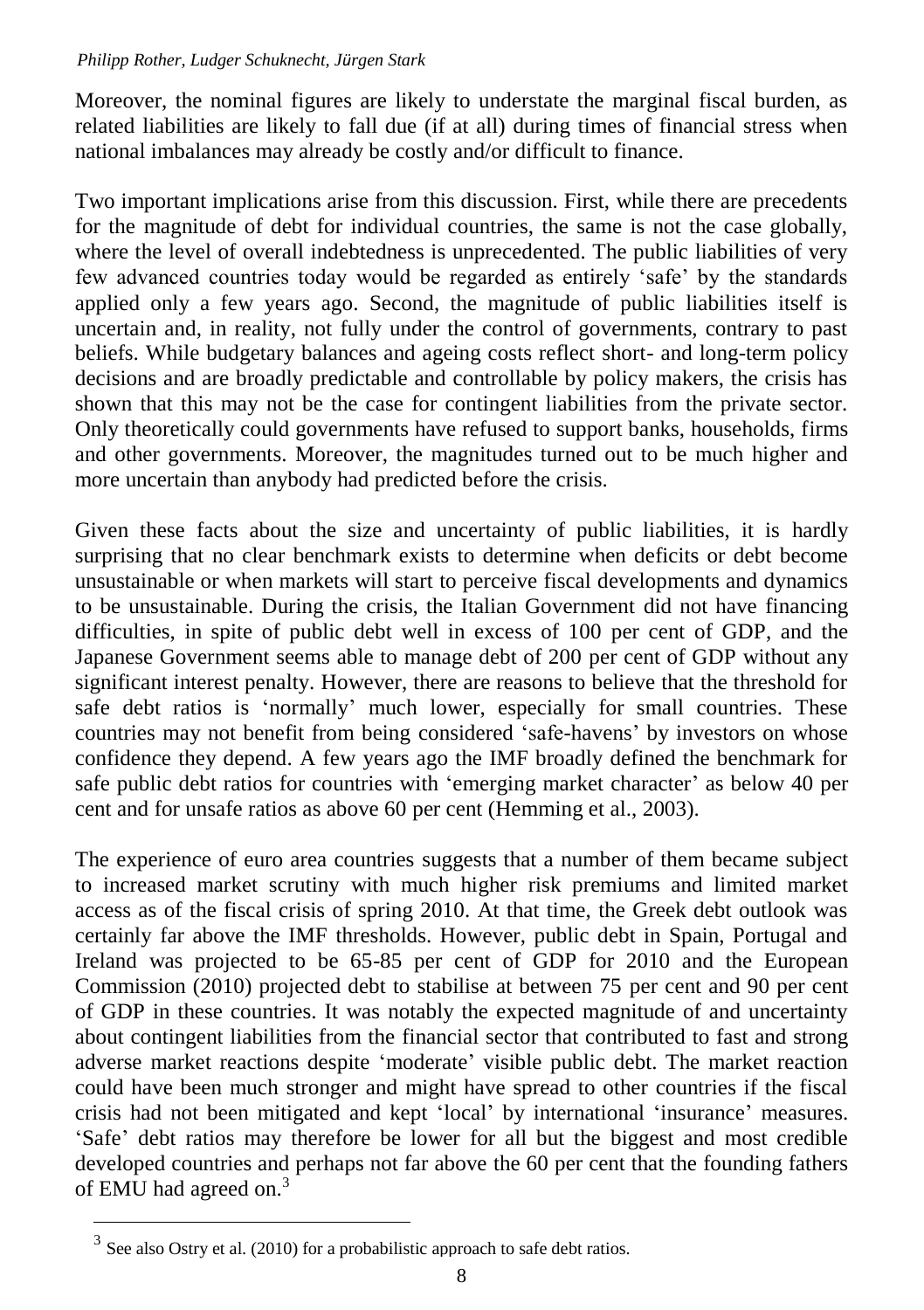#### **Long-term effects on growth and demand**

**Table 4: Total expenditure**  (per cent of GDP, unless otherwise specified)

Sources: Autumn 2010 European Commission Economic Forecasts (AMECO database) and OECD Economic Outlook (Dec 2010) in the case of Canada, Japan and the United States. The weights for the calculation of the G7 aggregate are based on GDP data from the OECD Economic Outlook (Dec

2010).

Fiscal consolidation has a range of positive effects on long-term growth. Fundamentally, it reduces the amount of savings used by the public sector, leaving more resources for private investment. Moreover, fiscal consolidation strengthens fiscal sustainability and contributes to an overall improvement in macroeconomic stability. A strengthened financial position allows governments to ensure stable long-term growth by smoothing out economic shocks. The evidence is that the growthenhancing effects of fiscal consolidation are statistically significant and important in size: over very long-term economic developments in developed countries, several studies establish a pattern of significantly lower average growth occurring for countries with debt-to-GDP ratios above 90 per cent (Checherita and Rother, 2010; Kumar and Woo, 2010; Reinhart and Rogoff, 2010). However, in times of high actual levels of risk exposure and increased risk aversion, the growth-reducing effects of fiscal imbalances are likely to occur at lower levels of fiscal deficit and debt. The evidence also refers to the recent decades when only a few countries had very high debt above 90 per cent of GDP. Hence, the adverse effects on individual countries mentioned above did not have major repercussions for the global savings pool and for the potential stabilising role of governments at the global level. This is likely to be different when global debt levels are very high, crowding out effects across countries emerge and expectations of economic and financial stability deteriorate.

|                      | Total       | change in expenditure ratio |                            |  |
|----------------------|-------------|-----------------------------|----------------------------|--|
|                      | expenditure |                             | (percentage points of GDP) |  |
|                      | 2010        | 1999-2007                   | 2007-2010                  |  |
| Belgium              | 53.1        | $-1.8$                      | 4.7                        |  |
| Germany              | 46.7        | $-4.5$                      | 3.2                        |  |
| Ireland              | 67.5        | 2.8                         | 30.7                       |  |
| Greece               | 49.8        | 1.8                         | 3.6                        |  |
| Spain                | 45.7        | $-0.7$                      | 6.5                        |  |
| France               | 56.5        | $-0.3$                      | 4.2                        |  |
| Italy                | 51.0        | $-0.2$                      | 3.1                        |  |
| Cyprus               | 46.1        | 5.4                         | 4.0                        |  |
| Luxembourg           | 42.9        | $-3.0$                      | 6.8                        |  |
| Malta                | 44.6        | $-0.6$                      | 2.2                        |  |
| <b>Netherlands</b>   | 51.7        | $-0.8$                      | 6.5                        |  |
| Austria              | 52.7        | $-5.2$                      | 4.4                        |  |
| Portugal             | 49.3        | 2.7                         | 5.6                        |  |
| Slovenia             | 49.7        | $-4.1$                      | 7.3                        |  |
| Slovakia             | 40.0        | $-13.8$                     | 5.7                        |  |
| Finland              | 55.8        | $-4.4$                      | 8.6                        |  |
| Euro area            | 50.8        | $-2.1$                      | 4.8                        |  |
| Canada               | 43.5        | $-3.3$                      | 4.1                        |  |
| Japan                | 40.6        | $-2.7$                      | 4.7                        |  |
| United Kingdom       | 51.1        | 5.1                         | 7.1                        |  |
| <b>United States</b> | 42.2        | 2.6                         | 5.4                        |  |
| G7 average           | 44.8        | 1.0                         | 4.5                        |  |

In addition, the composition of the fiscal adjustment can induce substantial long-term growth effects, e.g. by reducing distortive tax rates and improving the quality of public finances. Expenditure ratios in the euro area were generally already high before the crisis and have risen steeply over recent years to new or near historical peaks (Table 4). The euro area average and the UK expenditure ratio is projected to and insect acquisition can increase substantial long to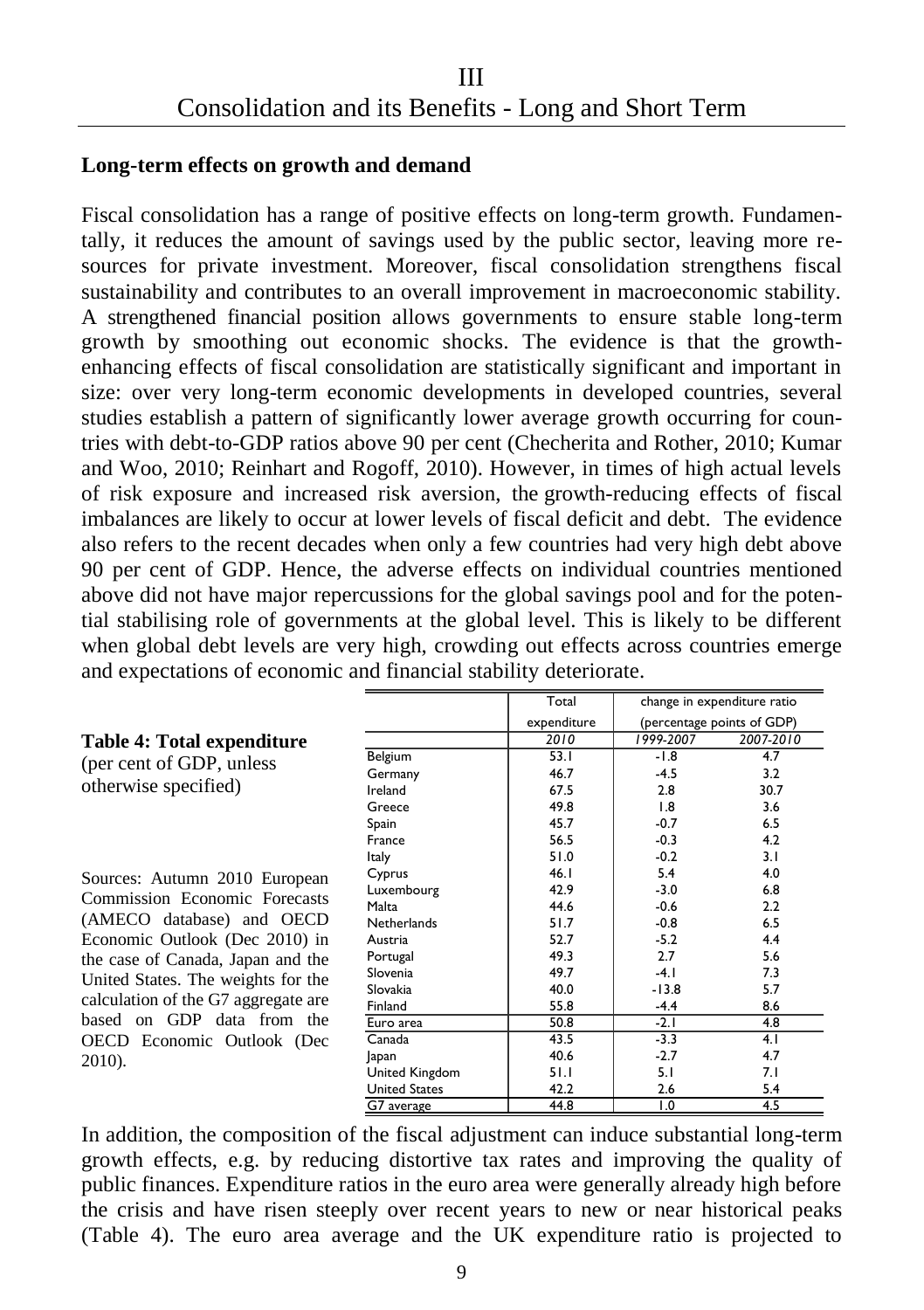exceed 50 per cent of GDP in 2010. The main reason for the unfavourable deficit and debt dynamics over the boom and bust cycle has in fact been lax expenditure policies (Holm-Hadulla et al., 2010; Hauptmeier et al., 2010).

Reducing public expenditure with a focus on non-productive items (e.g. social benefits, expenditure on non-core objectives) can add to the success and benefits of consolidation in several ways. The efficiency of such non-productive expenditure can be increased by improving the targeting of transfer payments and by reducing disincentives to work. This should allow major savings in tax benefit systems. Similarly, cross-country studies show that large improvements in efficiency in the areas of public health and education expenditure could be gained in many countries by bringing spending efficiency to the level of the best performers (Afonso et al., 2005). At a more general level, evidence suggests a negative relationship between government transfers and economic growth (Checherita et al., 2009). Finally, reforms of public pension systems and longer working lives are of particular importance. Over time, reducing public expenditure also helps to make room in the budget to reduce distortive taxes, thereby supporting private sector activity (see Tanzi and Schuknecht, 2000; European Central Bank, 2010; Alesina and Ardagna, 2009; Larch and Turrini, 2008, for more in-depth discussion).

The scale of such improvements in the quality of public finances and the scope of resulting fiscal savings can be significant (Barrios and Schächter, 2009; Afonso et al., 2005). Moreover, the evidence is that substantial debt reductions are possible over periods of ten years or more if appropriate policies are implemented consistently (Nickel et al., 2010). The benefits of ambitious fiscal consolidation can be gained at very limited economic cost when consolidation is conducted with a medium-term perspective and focuses on expenditure reforms (Schuknecht and Tanzi, 2005; Hauptmeier et al., 2007).

#### **The benefits of consolidation in the short-term**

Fiscal consolidation has, by definition, an adverse direct effect on domestic demand in the short run. However, these adverse effects may be compensated by positive effects on confidence and expectations. The overall effect may, as a result, be less damaging than the pure effect of the fiscal contraction, and it may even be positive (Giavazzi and Pagano, 1990; Alesina and Perotti, 1995).

The evidence is that such compensating positive effects on demand will be larger under the following conditions (ECB, 2010):

- i. the fiscal starting position is weak, so consolidation is expected to lead to a significant improvement in sustainability and overall stability;
- ii. the plan for fiscal consolidation is ambitious and credible, possibly part of an overall structural reform agenda, so that the expectations of lasting improvement in the fiscal situation rise;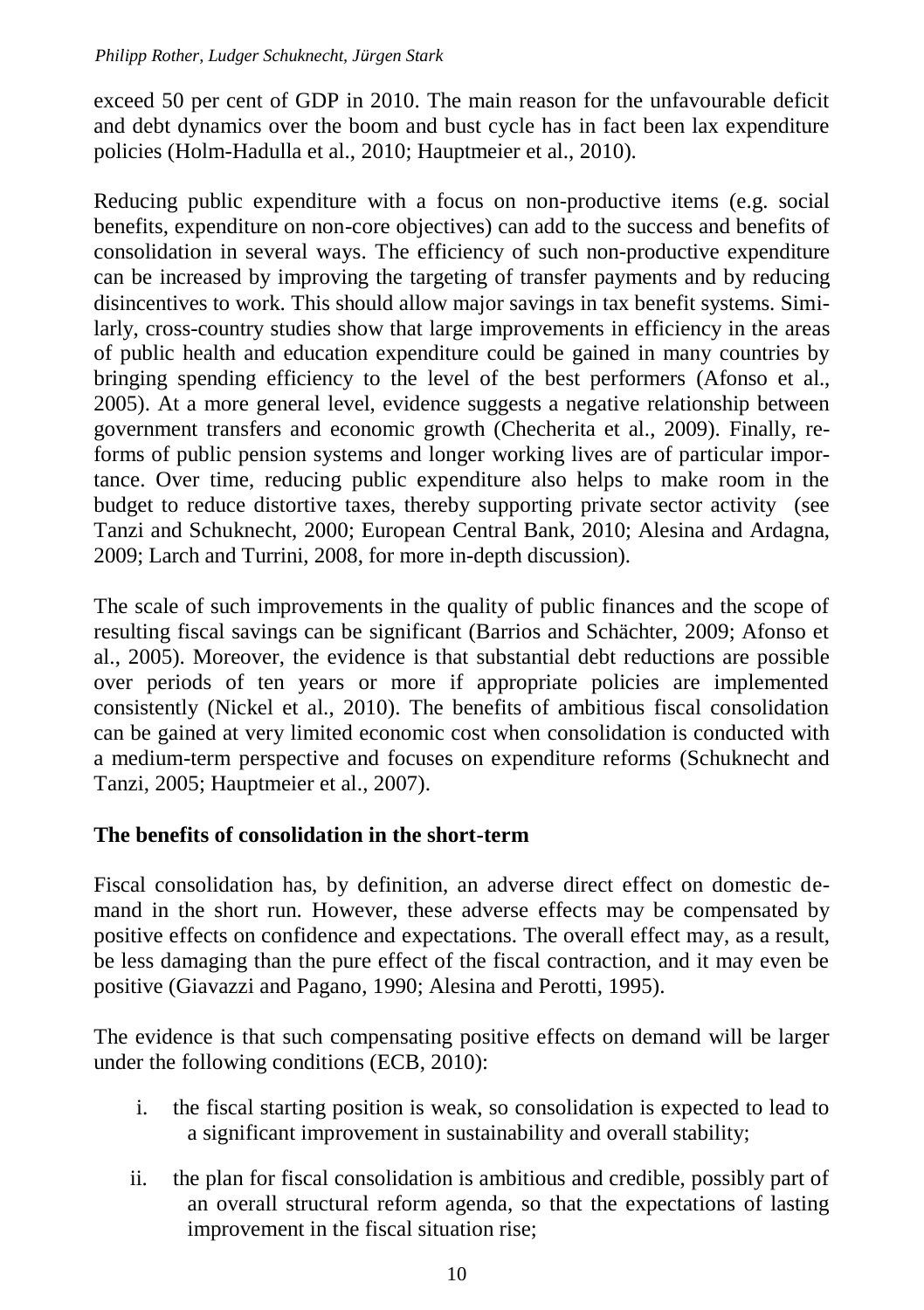- iii. the composition of the adjustment is focused on reducing disincentives to work and save, on enhancing expenditure efficiency and on protecting growth-friendly expenditure so that the supply conditions in the economy improve swiftly;
- iv. the share of households that can adjust their saving in response to the fiscal consolidation (i.e. Ricardian households) is high, and
- v. part of the impact of consolidation is offset by means of the exchange rate or low interest rates.

In the Eurozone countries, and other G7 countries, by late 2010, the first condition, a weak starting position existed. Substantial gains in sustainability are therefore to be expected from the implementation of consolidation strategies in some of these countries. In particular, it is clear that the cost of inaction would be huge: the consequences of not addressing the fiscal imbalances swiftly and decisively would be higher adjustment needs in the future. The choice of consolidation strategy is in the hands of governments. In practice, the implementation of consolidation plans either only just started in 2010 or is planned to start in 2011. A number of countries in the euro area, notably those with the largest imbalances, have set out important structural reforms as part of their medium-term strategies.

All in all, there are good reasons to believe that the short-term negative demand effects of well-conceived fiscal consolidation are likely to be small if, indeed, these effects are negative at all.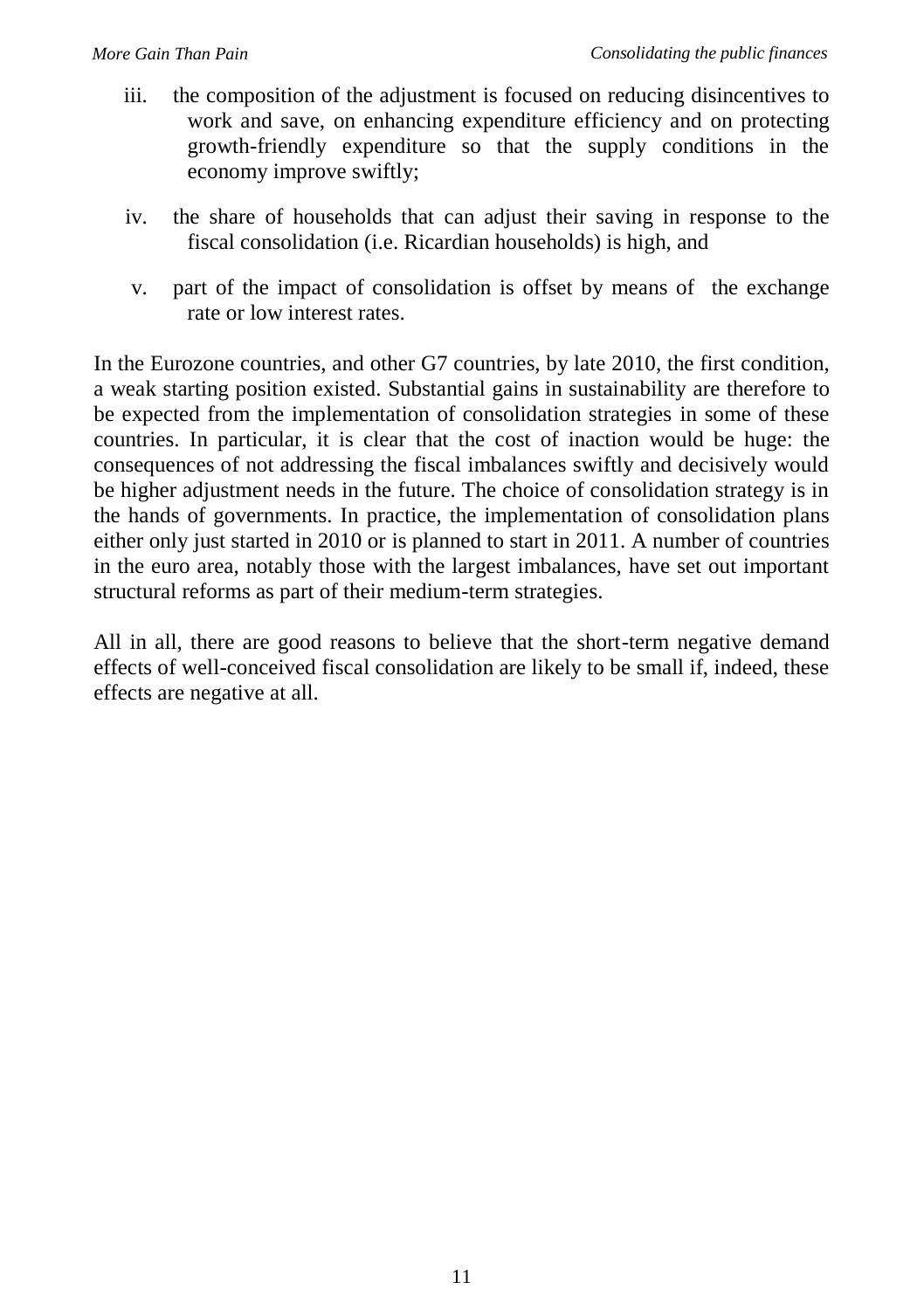The most significant and positive effects of consolidation on the economy and demand relate to strengthening confidence and diminishing concerns about financial instability.

Concerns about fiscal sustainability can be exacerbated by obligations arising from or related to the financial sector (see Chapter 2 above). The resulting increase in interest rates and government bond spreads not only feeds back into public finances but also into the health of the financial sector. Changes in the nominal value of government bonds (lower value due to higher interest rates and spreads) or a downgrade in rating can affect the quality and eligibility of a bank's collateral pool. This would limit access to and raise the costs of external funding. Lower bond values can also affect the size of banks' balance sheets and erode their capital base. Funding and capital problems can, in turn, feed back to the government and worsen its fiscal problems.

Spillovers to the real economy can exacerbate the adverse impact of such feedback. Funding and capital problems can force banks to extend fewer loans to the private sector. A loss of public confidence in governments and banks can further worsen the funding problems for these sectors and the real economy. Cross-border links through international government bond ownership or bank deposits can exacerbate these problems. In particular, countries deemed to be in a similar situation and with net foreign funding needs may become subject to contagion from the problems in other countries and 'sudden stops' where market-based funding ceases. A vicious circle arising from bad fiscal positions is certainly conceivable: large fiscal imbalances can push up government bond spreads which, in turn, undermines financial stability and thus the real economy and again the fiscal outlook. Moreover, the speed at which market confidence can be lost and financial repercussions can emerge has turned out to be extremely fast**.** As a result, 'non-linearities' (or very abrupt economic and financial market reactions) and the risk of very drastic events can be significant.

One aspect of potential fiscal-financial transmission where there have been important changes over the past decades should be considered in greater detail – that of where public debt is held. If public debt is mainly in the hands of domestic economic agents, there may be less risk of volatility. Domestic debt holders may have better information about the true situation of public finances and may, thus, be less susceptible to 'mood swings'. The risk of 'runs' and 'sudden stops' is therefore smaller. Moreover, access to market financing can be increased if debt holders are induced to keep holding this debt (for instance via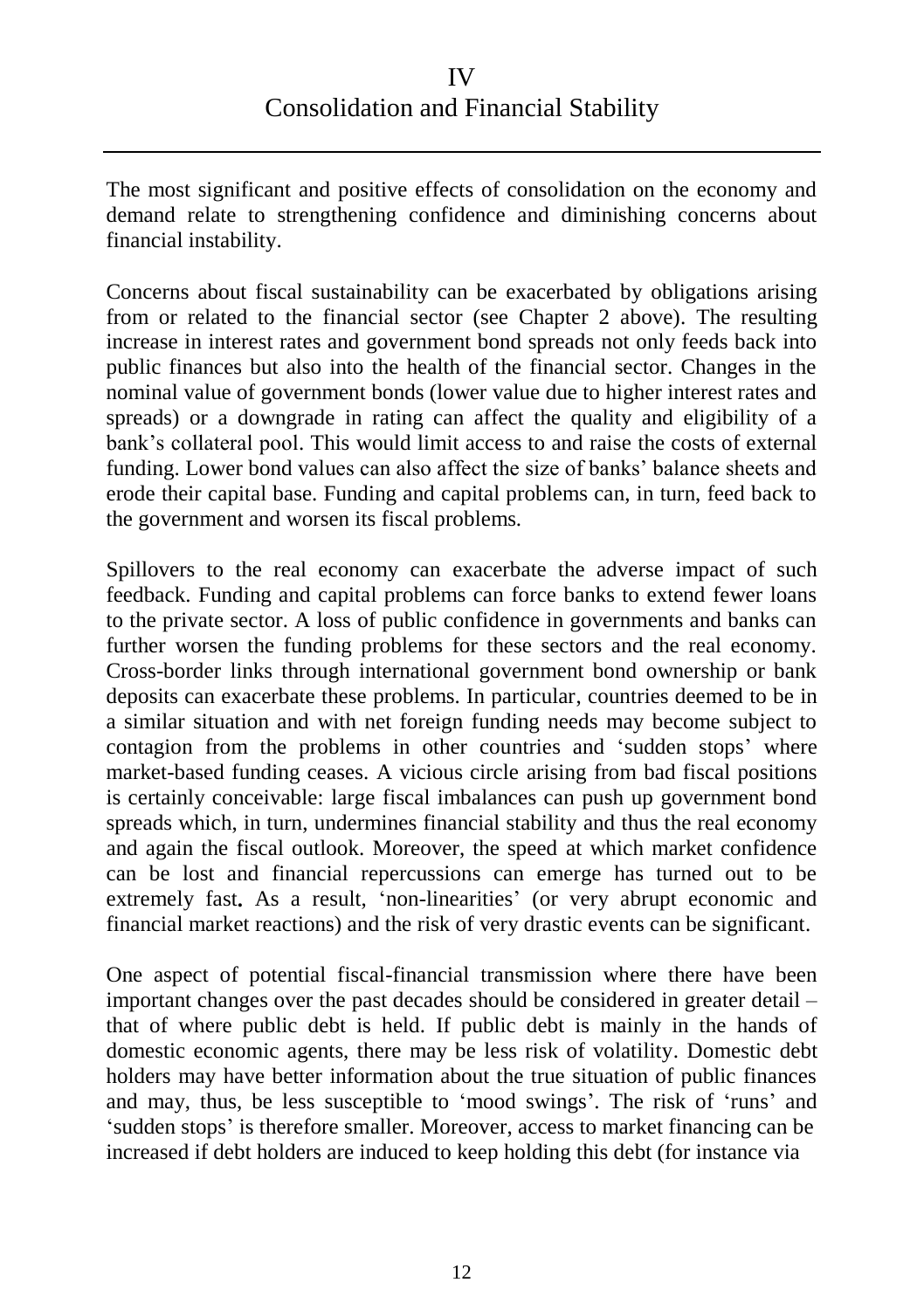regulation or capital controls) and/or to accept a low interest rate (financial repression). This is more likely to hold for domestic than for foreign debt holders.

Developments over the past decade illustrate the point as the data on the proportionate share of specific countries' outstanding debt held outside the issuing country shows (Table 5). They suggest greatly increased financial globalisation and a greater dependence of governments on foreign investor confidence. By 2009, for example, over half of euro area debt was held outside the issuing country. This compares to one third only a decade ago. The picture is similar for the United States where less than half of government debt is held by residents.

Amongst our sample countries, the share of foreign debt ownership is largest in France and the Netherlands. Domestic debt owners still hold a majority of their own government's debt in Spain, Italy and the UK. But only Japanese public debt remains almost entirely in domestic hands.

|                      | Domestic |      |      | Foreign |
|----------------------|----------|------|------|---------|
|                      | 1999     | 2009 | 1999 | 2009    |
| Germany              | 65.1     | 47.0 | 34.9 | 53.0    |
| Spain                | 73.2     | 54.8 | 26.8 | 45.2    |
| France               | 72.0     | 32.1 | 28.0 | 67.9    |
| Italy                | 66.3     | 57.2 | 33.7 | 42.8    |
| <b>Netherlands</b>   | 67.0     | 28.9 | 33.0 | 71.1    |
| Euro area            | 67.5     | 46.5 | 32.5 | 53.5    |
| Canada               |          |      |      |         |
| Japan                | 93.2     | 94.0 | 6.8  | 6.0     |
| United Kingdom       | 82.7     | 71.8 | 17.3 | 28.2    |
| <b>United States</b> | 60.8     | 47.5 | 39.2 | 52.5    |
| G7 average           |          |      |      |         |

#### **Table 5: Debt ownership (per cent of total debt)**

Sources: National sources (Germany – Deutche Bundesbank; Spain – Tesoro Público; France – Agence Trésor; Italy – Banca d'Italia; Netherlands – Dutch State Treasury Agency; Japan – Bank of Japan; the UK – Debt Managemnt Office; the US – Department of the Treasury) and the ESCB in the case of the euro area.

Sources: National sources (Germany - Deutsche Bundesbank; Spain - Tesoro Público; France - Agence France Trésor;

Notes: The numbers may not be fully comparable across the countries due to different definitions of debt. For some countries the data is based on a narrower concept of debt than general government debt (marketable debt; national, regional and local government debt).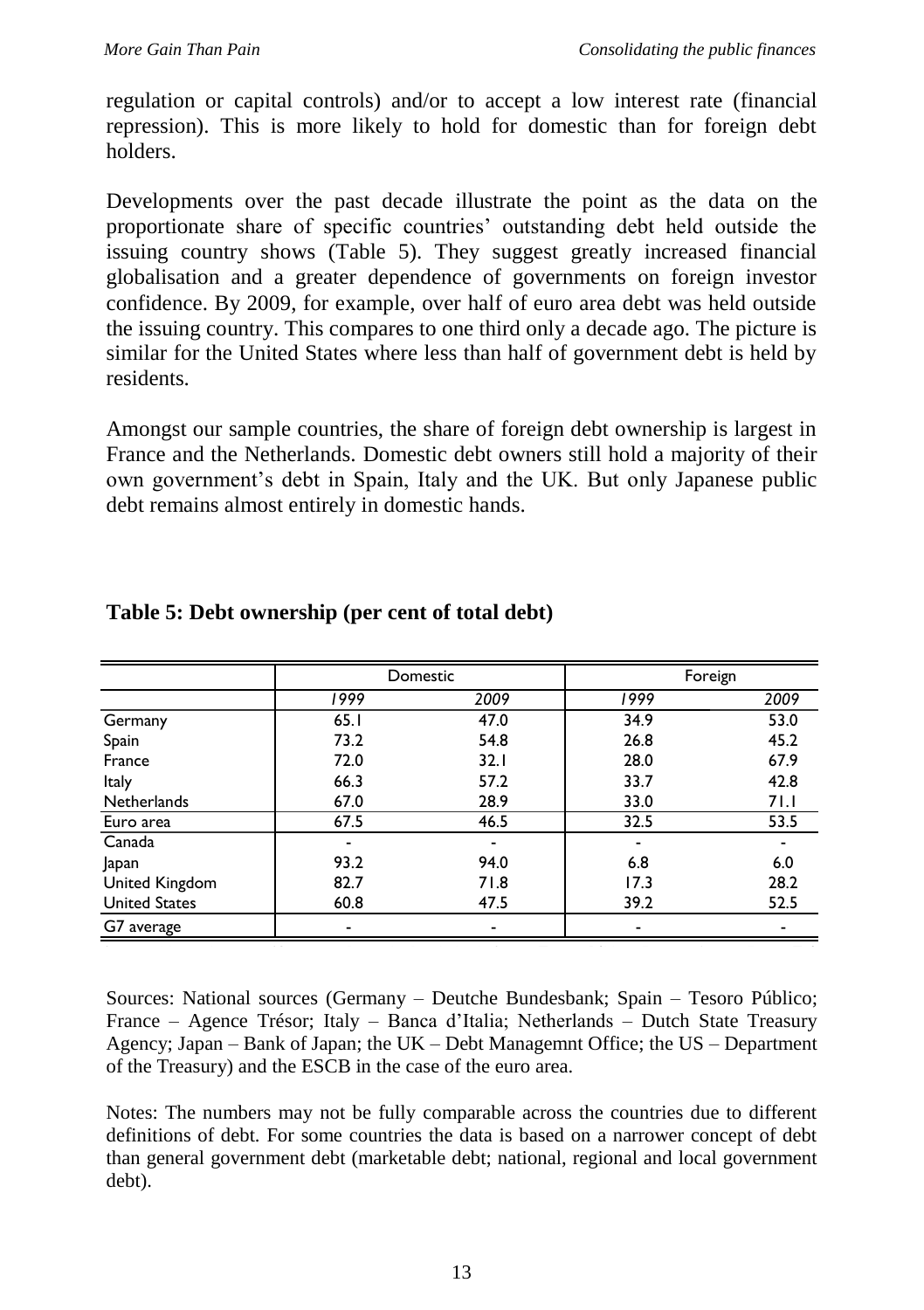The relevance of strong and fast fiscal-financial links in the context of the financial crisis and the fiscal crisis as of spring/summer 2010 can be illustrated with a number of charts (see Chart II, panels a) to d)). Panel a) reports government bond spreads as compared to Germany for a set of euro area countries over the financial crisis. Spreads were rather limited until the autumn of 2008. They went up in the post-Lehman period clearly reflecting a sharper distinction between government borrowers. In fact, elasticities of spreads in relation to deficits and debt are estimated to have increased 8 to 12-fold in the post-Lehman period compared to before (Schuknecht et al., 2010). However, the reaction of spreads to imbalances appears to have increased further after the onset of the fiscal crisis. When Greece announced a deficit ratio of 12.5 per cent of GDP in October 2009, its government bond spreads started rising. In the following months and notably as of April 2010 a number of other countries' spreads started rising as well in tandem with those of Greece.

Not only did risk premiums in government bond markets increase considerably after Greece announced its huge fiscal imbalances, but trading in Greek debt also came to a virtual standstill rather suddenly in early May 2010 (Chart II, panel b)). While other countries avoided this type of 'sudden stop', some markets also became much more erratic and less liquid.

#### **Chart II: Fiscal Financial Interlinkages**



#### **a) Spread of 10 year German government bond yield**

(Jan 2008 – 28 Feb 2011, end-of-month until mid 2008, daily data thereafter; basis points)

Sources: Bloomberg, Thomson Reuters Datastream and ECB calculations.

Notes: Bond yield spreads vis-à-vis the German 10 year government bond, end-of-the-month and endof-day data (last value 28 Feb 2011) 17:00 CET; 28 Feb 2011, 19:00 CET for AAA corporate). Euro Area corporate AAA rated bond yields (maturity 7-10 years)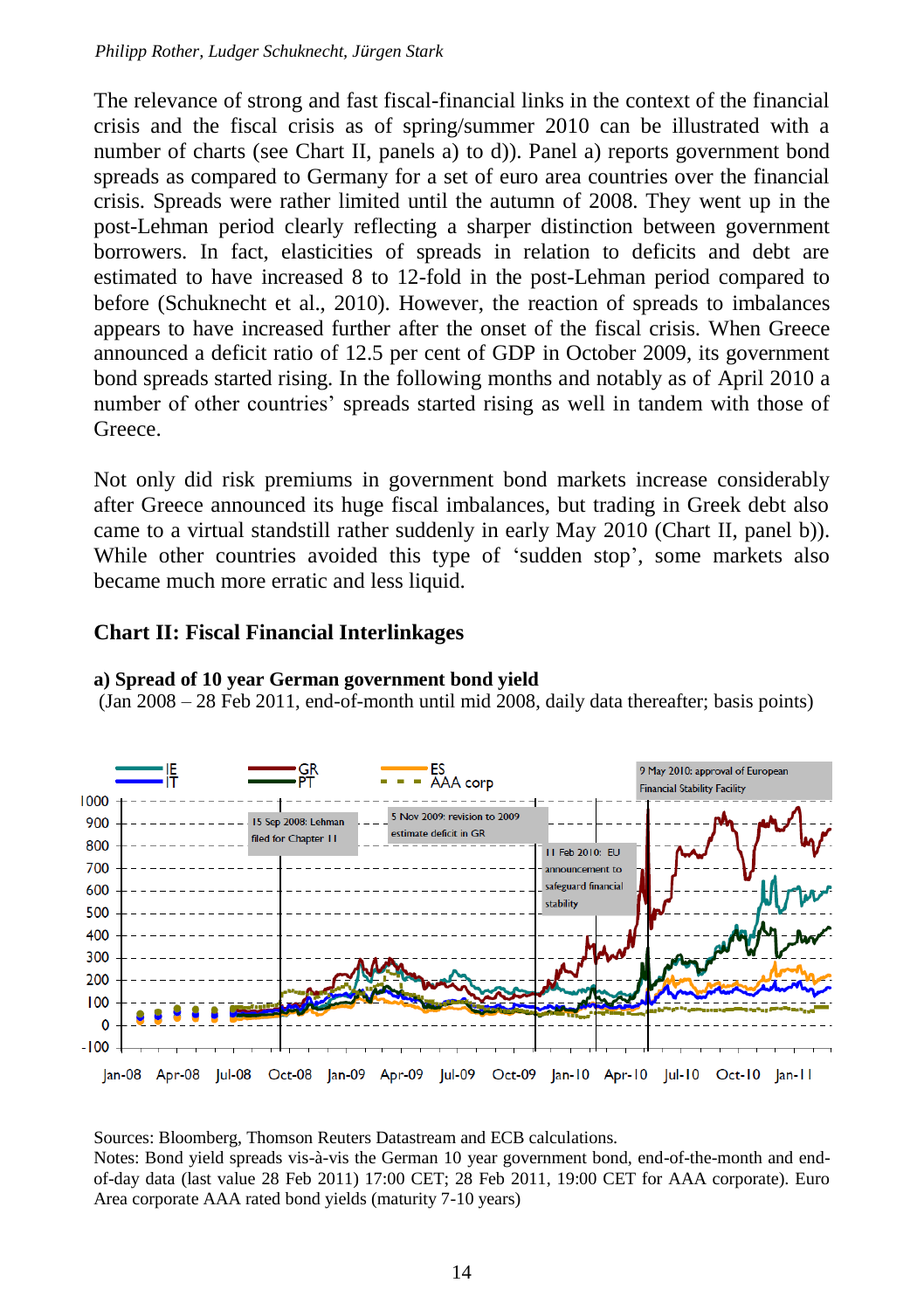#### **b) Trading volume in Greek government bonds**

(1 Jan – 30 Nov 2010; daily data; EUR millions)





**c) Sovereign and bank CDS spreads** (1 Sept 2008 – 28 Feb 2011; basis points)



Sources: Bloomberg, Thomson Reuters Datastream and ECB calculations. Notes: For each country the CDS spreads of the largest banks, for which CDS quotes were available, were used to calculate the average CDS spread of banks in that country.

#### **d) MFI deposits held by money-holding sector and by MFI resident in other member states in Greece and Spain**

(Oct 2009 – Jan 2011; cumulative percentage change; stock; seasonally adjusted)



Source: ECB (BSI statistics). Notes: Growth rates at the end of the period; monthly data.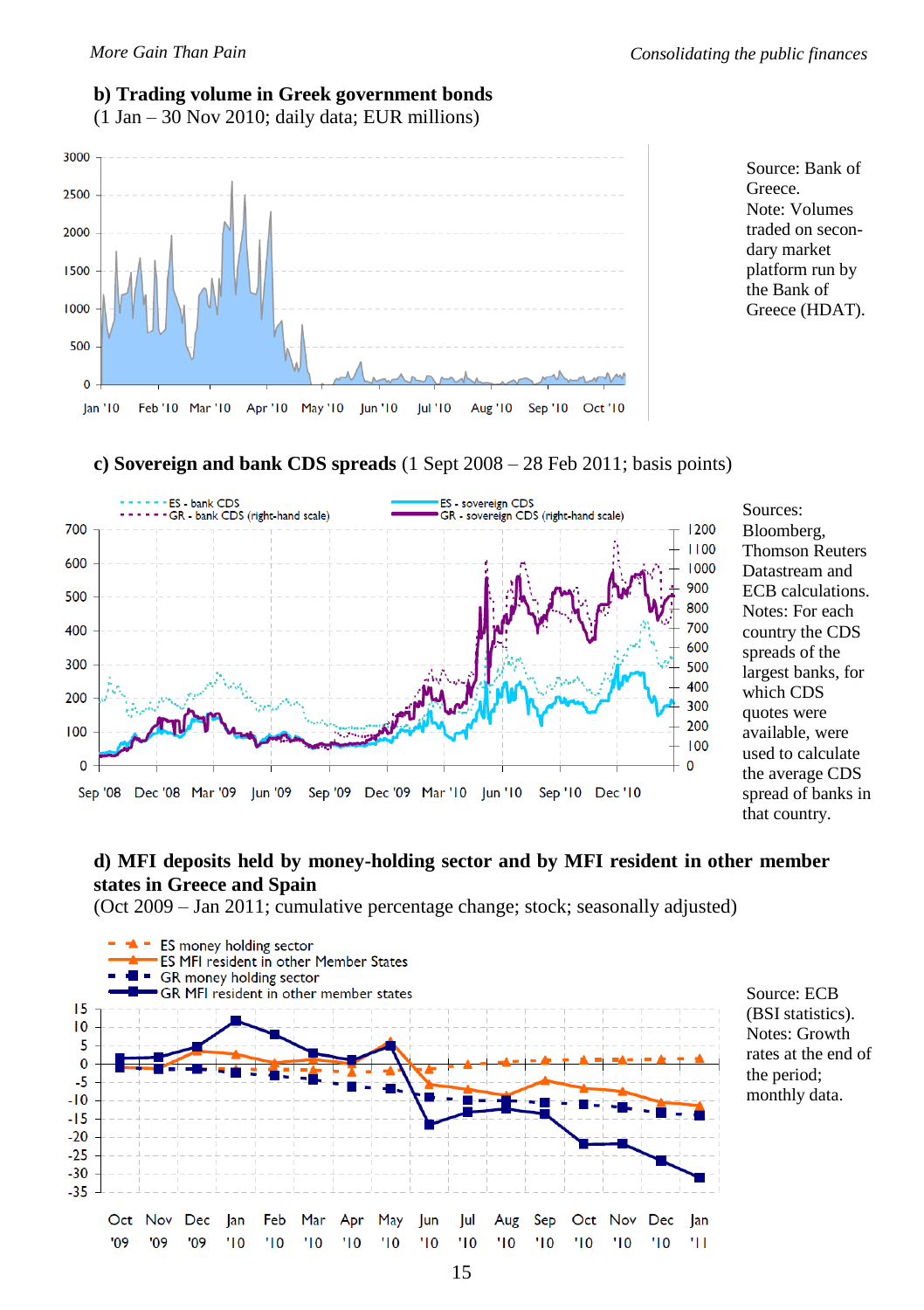#### *Philipp Rother, Ludger Schuknecht, Jürgen Stark*

The severe adverse fiscal-financial linkages due to government solvency concerns and insufficiently ambitious fiscal policies can be illustrated further by the remaining two panels in Chart II. Panel c) shows credit default swap spreads in the Greek and Spanish banking systems. Before the end of 2009, Spanish credit default swaps (CDS) and government bond spreads were not particularly closely correlated (Greek data was not available). However, with the start of the fiscal crisis, bank CDS spreads moved very much in tandem with government CDS spreads. It is no secret that banks from these countries increasingly financed themselves through ECB operations as market access became more limited. Another risk from fiscal concerns is deposit outflows (panel d)) and tightening bank lending standards as customers withdraw support and banks have increasing funding difficulties.

Market behaviour might have been even more extreme than the picture which emerged had it not been for the combined efforts of European governments, the IMF and the ECB as well as the countries' own adjustment efforts. Although no certain conclusions can be drawn, it is likely that markets would have turned to the worse if international support had not been forthcoming and countries had not undertaken significant adjustment efforts. Inaction could well have resulted in damaging confidence in the real economy of the affected countries and, via contagion and contagion fears, also that of other countries.

All in all, fiscal-financial spillovers can be significant even in countries with seemingly less vulnerable positions that are willing to consolidate and that have the prospect of international financial support. Major pre-emptive fiscal adjustment can then become the best option if the alternative is bankruptcy or a very strong adjustment in the context of an international adjustment programme.<sup>4</sup>

It is also important that the 'core' countries that are able to serve as regional or global insurers maintain their safety margins and do not become a case for insurance themselves. Given that the transmission of a loss in confidence via fiscal-financial channels has been extremely strong and fast even for rather small countries, this argument is all the more important for 'core' countries so as to anchor expectations of stability at the country level and at the more systemic, international level. There is, therefore, a strong case for ambitious consolidation in all countries in a timely manner. At the same time, there is no doubt that a country with manageable imbalances can afford a more gradual adjustment path than a country with very large imbalances or even acute financing difficulties.

 $\overline{a}$ 

<sup>4</sup> It would, however, be a misunderstanding of our argument to conclude that consolidation would quickly result in the resumption of strong growth. It is rather that the prospect of a gradual and moderate recovery is much better than the alternative of lower growth or even macroeconomic instability due to loss of confidence.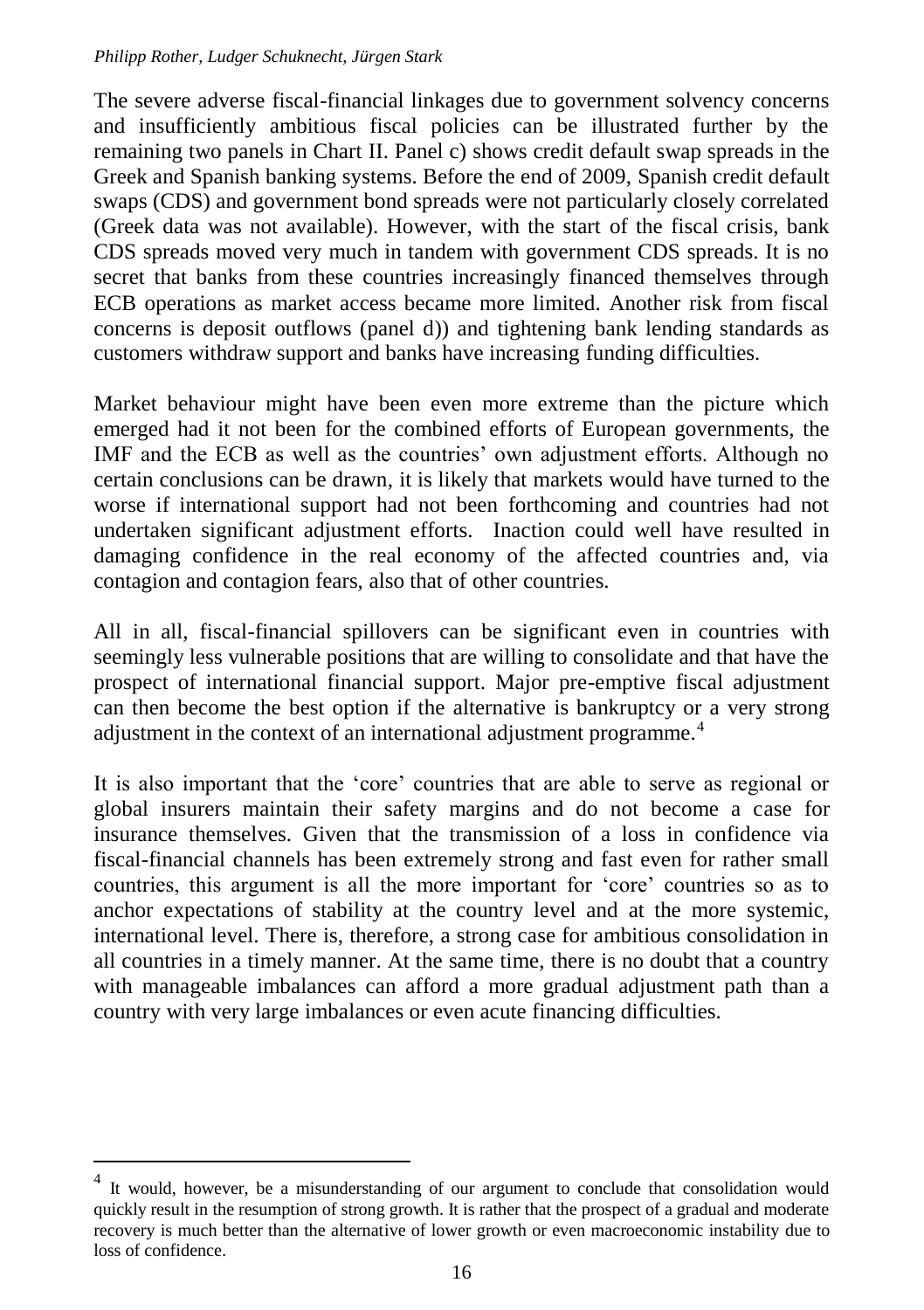#### V What Principles Should Guide Consolidation?

The fiscal situation in the euro area and G7 countries with very high public debt levels, unsustainable debt trends and large and uncertain contingent liabilities is very serious. While, for most large countries so far, the overall financing of public debt has not been a problem, market participants have questioned the sustainability of debt in some countries. There is a strong case for significant consolidation in Europe and other advanced economies without delay. First, unsustainable public liabilities with their deleterious effects on long-term growth and confidence should be reduced. Even in the short term, the benefits of consolidation are likely to outweigh their costs, given the environment of strong, non-linear fiscal-financial interlinks. Consolidation is needed to underpin confidence in fiscal solvency at the country level and prevent adverse international externalities.

#### **How to consolidate?**

Two further important considerations for policy should be addressed. First, how should consolidation be undertaken, and how far should it go? To reap the full short-run and long-run benefits, consolidation should reflect a change of 'regime' away from discretionary and disjointed ad hoc policy decisions towards an ambitious, comprehensive and credible reform strategy based on a sound institutional framework.

In practice this means that both the plans announced and the immediate measures must convince economic agents that the (present and any future) government will succeed in improving fiscal sustainability, while strengthening the foundations for strong and balanced economic growth. This means that governments need to implement immediately plans to return to positive primary balances over the next few years. In the euro area and the EU, countries need to correct their excessive deficits above 3 per cent of GDP in accordance with their commitments and reach balanced budgets by 2016. This would imply high primary surpluses which would, in turn, help to achieve the necessary debt reduction.

The 60 per cent of GDP ratio set down as a ceiling for public debt by the Maastricht Treaty, remains a sensible figure for safe public debt ratios. Figures of 90 per cent now being floated are much too high given the vulnerability and sudden-stop-like experiences in the fiscal crisis. Moreover, contingent liabilities, including from the household and financial sectors, need to be accounted for and reduced immediately via ambitious social security and financial sector reform.

The evidence is that consolidation should generally be based on expenditure reduction. Reducing expenditure ratios at least to below the pre-crisis levels of about 45 per cent in the euro area economies is a first goal. Further expenditure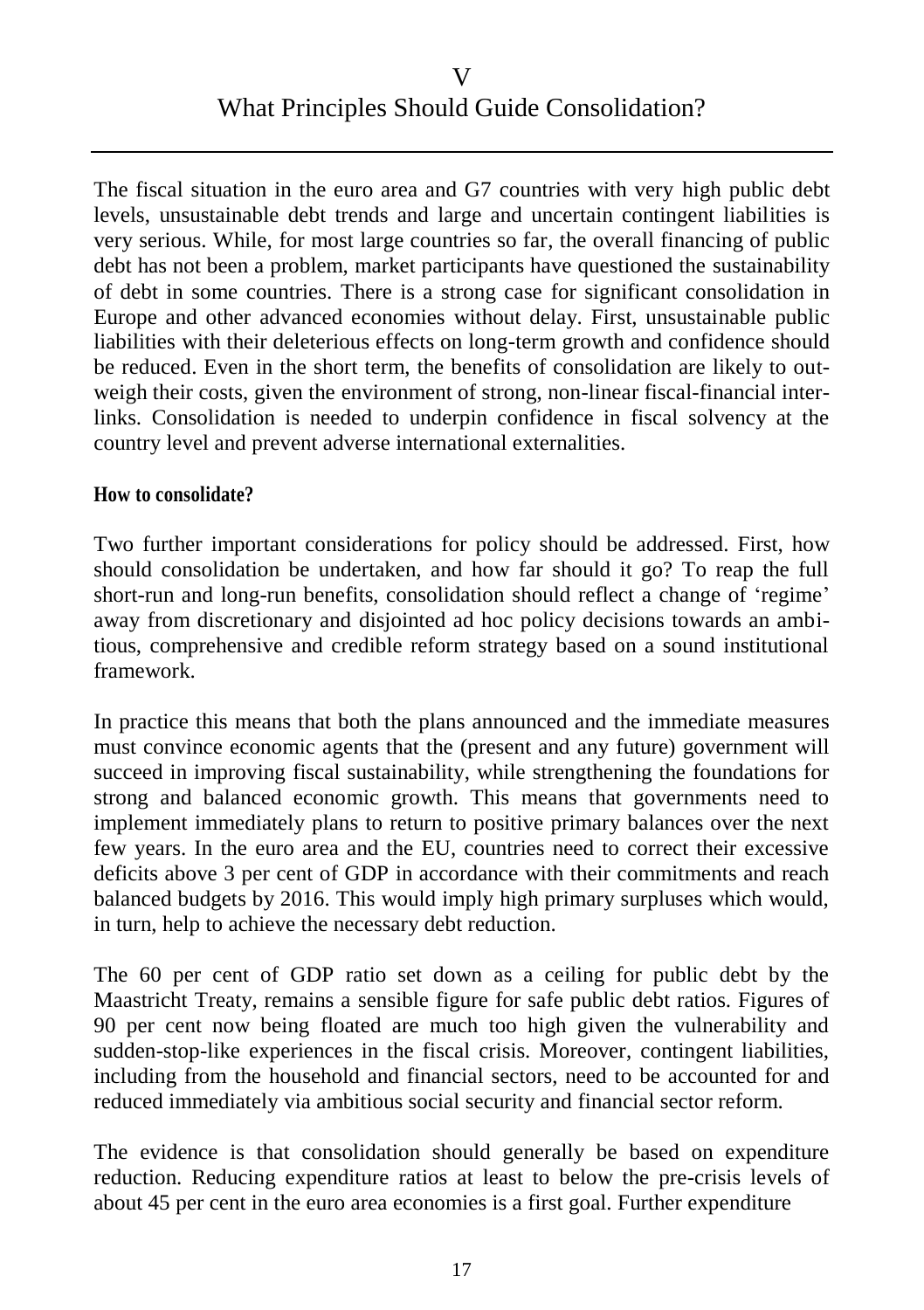reductions could provide additional support to long-term growth via lower taxes and reduced distortions in the economy (Tanzi and Schuknecht, 2000).

The implementation of sizeable and well-targeted expenditure cuts early in the consolidation phase will have the effect of increasing confidence as they demonstrate the political resolve of governments. Medium-term reforms need to address future burdens, notably in the areas of pension and health care systems.

Moreover, fiscal reforms should be coupled with structural reforms in order to maximise the benefits for growth and sustainability. Both the labour and product market need to be flexible. Financial sector regulation should ensure sound incentives and early detection of emerging risks. The chances of successful and sustained consolidation can be increased by strengthening the institutional environment for fiscal policy-making at the national and the international level. In addition, central bank independence, the prohibition of monetary financing of government obligations and constraints on intergovernmental bailouts in Europe will play an important role: they are designed to reduce the incentives for profligate fiscal policies and should therefore be fully respected in order to prevent moral hazard.

#### **The risks of 'fiscal engineering'**

 $\overline{a}$ 

The prevailing approach to macroeconomic policy-making by means of fiscal engineering is of questionable value. It seems to be based on the belief that economic recovery can be fine-tuned via fiscal policies.<sup>5</sup> There is generally great uncertainty about the effect of fiscal policies on the economy and even the scale of public liabilities. The experiences of the fiscal crisis countries in 2010 show how little we know about sustainable debt ratios, and how strong and fast adverse market reactions can be. But while markets which ultimately punish unsustainable fiscal behaviour may not get it perfectly right, or react too late and too strongly, politicians may not get it right either. In such an environment of uncertainty and non-linearity similar to the environment for emerging markets in the past, fiscal engineering is a very risky approach.

The risks and costs of fiscal engineering with too little consolidation too late are exacerbated by two further factors. Policy makers may react to concerns about solvency and loss of confidence with macroeconomic stop-gap measures such as financial repression and interference with central banks (although for the euro area this possibility is excluded by law). This could, of course, mitigate risks to fiscal solvency in the short run, but at a high price in the long run. Moreover, there is a

<sup>5</sup> In late 2010, for example, many expert and political opinions argued against fiscal consolidation and even advocated further stimulus in some countries in the belief that fiscal policies could engineer the recovery. There also appeared to be an unspoken belief that 'a little' inflation might help to eliminate the public (and private) debt overhang without any adverse fiscal-financial repercussions (even though investors would then take flight out of assets denominated in the inflationary currency).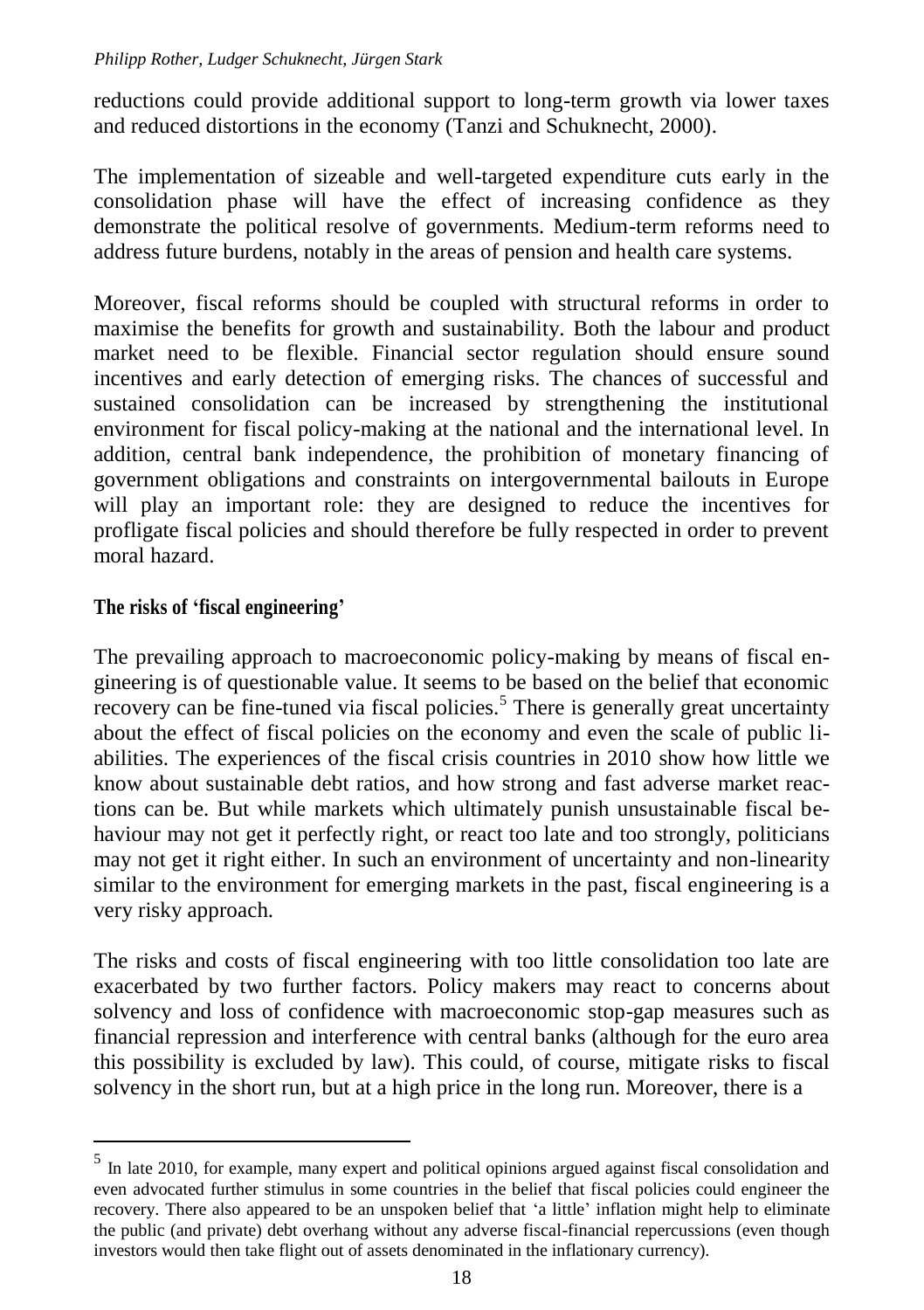serious risk of microeconomic policy errors such as trade protection, regulatory measures etc. It is now widely accepted that such policy errors further aggravated the great depression (e.g. Kindleberger, 1973; Smiley, 2002). Such errors, themselves likely to be consequences of fiscal-financial turmoil, would have major consequences for the financial sector and real economy, shift the supply curve inward and further undermine economic stability.

Finally, it is well known that fiscal policy is subject to a deficit bias. Politicians are all too willing to seize upon excuses that allow them to delay difficult decisions. In this environment, expert advice needs to be particularly prudent so as not to induce destabilising policies. If things go fundamentally wrong, the pressure on central banks to accommodate fiscal problems could increase enormously.

All in all, the uncertainty about a range of factors suggest a strong case for early and determined fiscal consolidation: the effects of fiscal policy on the economy; the strong and non-linear reaction of markets; the risk of a cascade of policy errors; and the incentives for short term-oriented fiscal policy making suggest a need for great caution in efforts to fine tune the economy via fiscal engineering.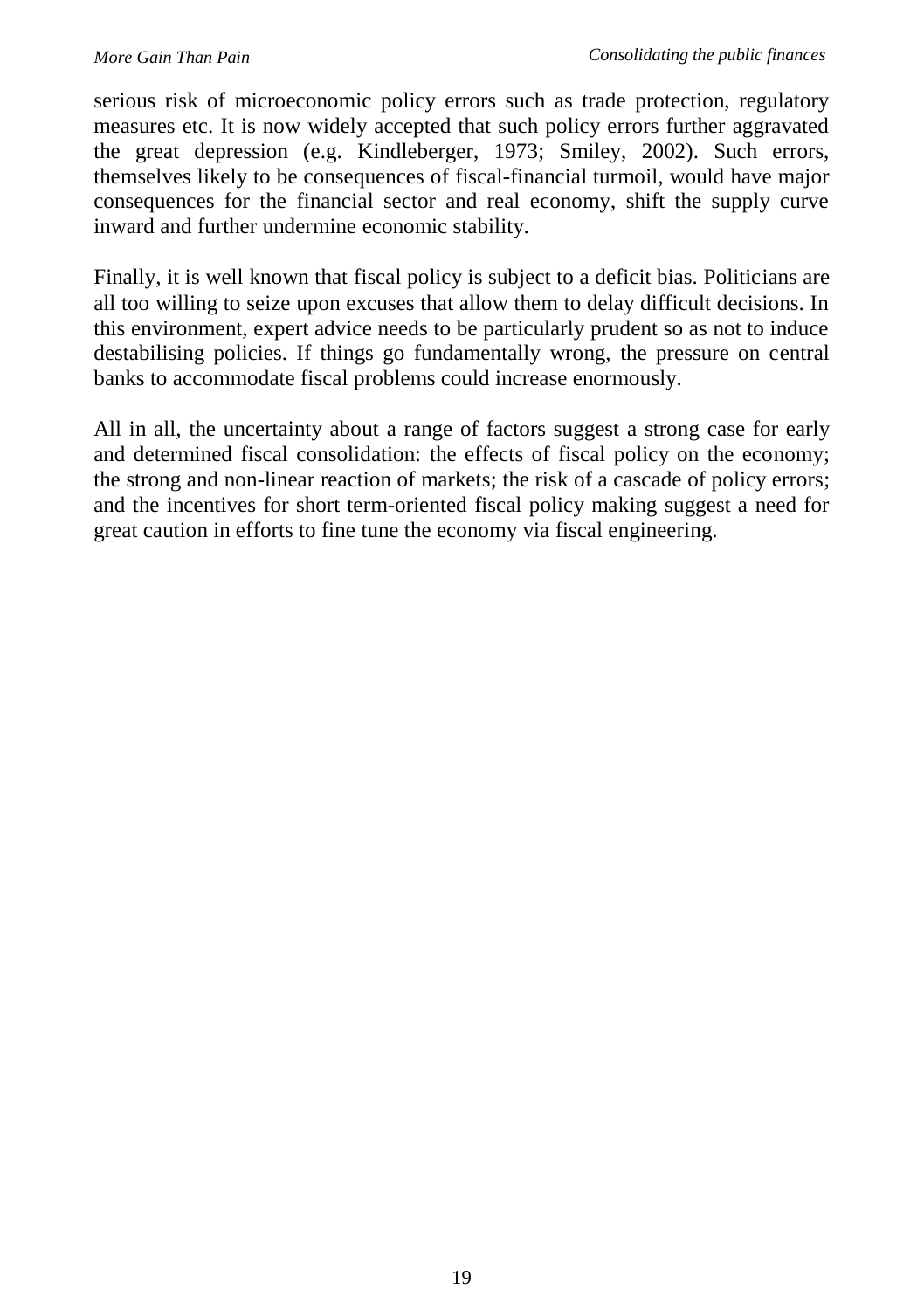### **Bibliography**

Afonso, A., Schuknecht, L. and Tanzi, V. (2005), 'Public Sector Efficiency: An International Comparison', *Public Choice*, 123, pp. 321-347.

Alesina, A. and Ardagna, S. (2009), 'Large changes in fiscal policy: taxes versus spending'*,* NBER Working Paper, No 15438.

Alesina, A. and Perotti, R. (1995), 'Fiscal expansions and fiscal adjustments in OECD countries', *Economic Policy*, 10/21, pp. 205-248.

Barrios, S. and Schächter, A. (2009), 'Gauging by numbers: A first attempt to measure the quality of public finances in the EU', *European Economy. Economic Papers*, No 382.

Checherita, C. and Rother, P. (2010), 'The impact of high and growing government debt on economic growth: an empirical investigation for the euro area'*,* ECB Working Paper Series*,* No 1237.

Checherita, C., Nickel, C. and Rother, P. (2009), 'The role of fiscal transfers for regional economic convergence in *Europe',* ECB Working Paper Series, No 1029.

European Central Bank (2010), 'The effectiveness of euro area fiscal policies', *Monthly Bulletin*, July.

European Commission and Economic Policy Committee (2009), 'The 2009 Ageing Report: economic and budgetary projections for the EU-27 Member States (2008- 2060)', *European Economy*, No 2.

European Commission (2010), 'Public Finances in EMU – 2010', *European Economy*, No 5, Brussels.

Giammarioli, N., Nickel, C., Rother, P. and Vidal, J. P. (2007), 'Assessing fiscal soundness: theory and practice', ECB Occasional Paper Series, No 56.

Giavazzi, F. and Pagano, M. (1990), 'Can severe fiscal contractions be expansionary? Tales of two small European countries', *NBER Macroeconomics Annual*, Vol. 5, National Bureau of Economic Research, Cambridge MA.

Hauptmeier, S., Heipertz, M. and Schuknecht, L. (2007), 'Expenditure Reform in Industrialised Countries: A Case Study Approach', *Fiscal Studies*, 28(3), pp. 293- 342.

Hauptmeier, S., Sanchez-Fuentes, A. J., and Schuknecht, L. (2010), 'Towards expenditure rules and fiscal sanity in the euro area', Frankfurt: ECB Working Paper Series, No 1266.

Hayek, F. H. (1988), *The Fatal Conceit*.

Hemming, R., Kell, M. and Schimmelpfennig, A. (2003), 'Fiscal Vulnerability and Financial Crisis in Emerging Market Economies'*,* IMF Occasional Paper, No 218, Washington DC.

Holm-Hadulla, F., Hauptmeier, S. and Rother, P. (2010), 'The impact of numerical expenditure rules on budgetary discipline over the cycle'*,* ECB Working Paper Series, No 1169.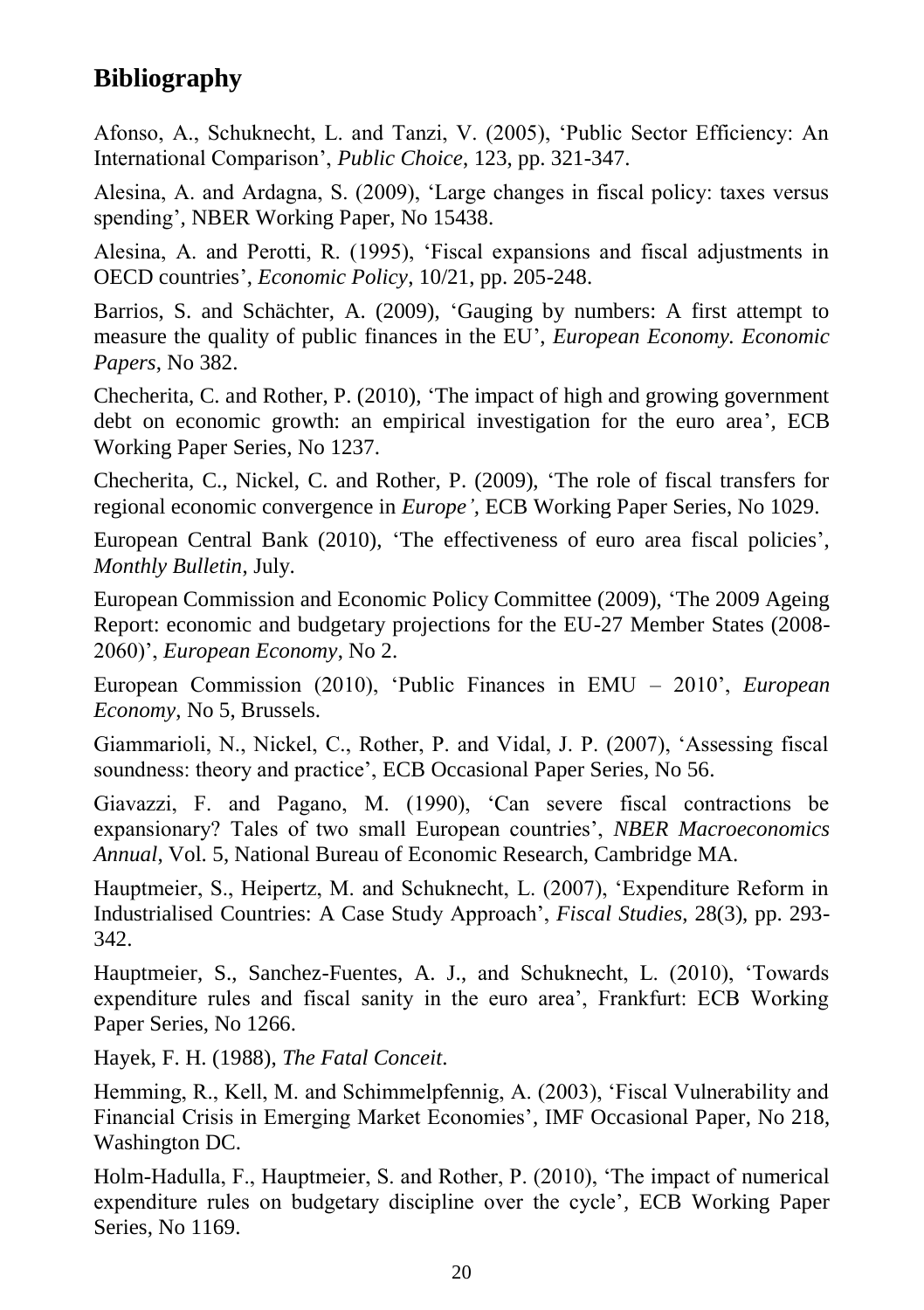International Monetary Fund (2010), *Fiscal Monitor*, Washington DC, May.

Keynes, J. M. (1919), *The economic consequences of the peace.*

Kindleberger, C. P. (1973), *The world in depression, 1929-1939: History of the world economy in the twentieth century, Vol. 4*.

Kumar, M. and Woo, J. (2010), 'Public Debt and Growth', IMF Working Paper, 10/174.

Larch, M. and Turrini, A. (2008), 'Received wisdom and beyond: Lessons from fiscal consolidation in the EU', *European Economy. Economic Papers*, No 320.

Leeper, E. M. (2010), 'Monetary Science, Fiscal Alchemy', paper presented at Jackson Hole Conference.

Nickel, C., Rother, P. and Zimmermann, L. (2010), 'Large public debt reductions', ECB Working Paper Series*,* No 1241.

Ostry, J. D., Ghosh, A. R., Kim, J. I. and Qureshi, M. S. (2010), 'Fiscal space', *IMF Staff Position Note*, SPN/10/11, Washington DC.

Reinhart, C. and Rogoff, K. (2010), 'Growth in a Time of Debt', NBER Working Paper*,* No 15639.

Schuknecht, L. (2009), *Booms, busts and fiscal policy: where does the future lie?*, *Politeia*, London.

Schuknecht, L. and V. Tanzi (2005) *Reforming Public Spending: Great Gain, Little Pain*, Politeia, London.

Schuknecht, L., von Hagen, J., and Wolswijk, G. (2010), 'Government Bond Risk Premiums in the EU revisited: The Impact of the Financial Crisis', forthcoming in *European Journal of Political Economy*.

Smiley, G. (2002), Rethinking the Great Depression, Ivan R. Dee, Chicago IL.

van Riet, A. (ed.) (2010), 'Euro area fiscal policies and the crisis', ECB Occasional Paper Series, No 109.

Tanzi, V. and Schuknecht, L. (2000), *Public Spending in the 20th Century: A Global Perspective*, Cambridge University Press.